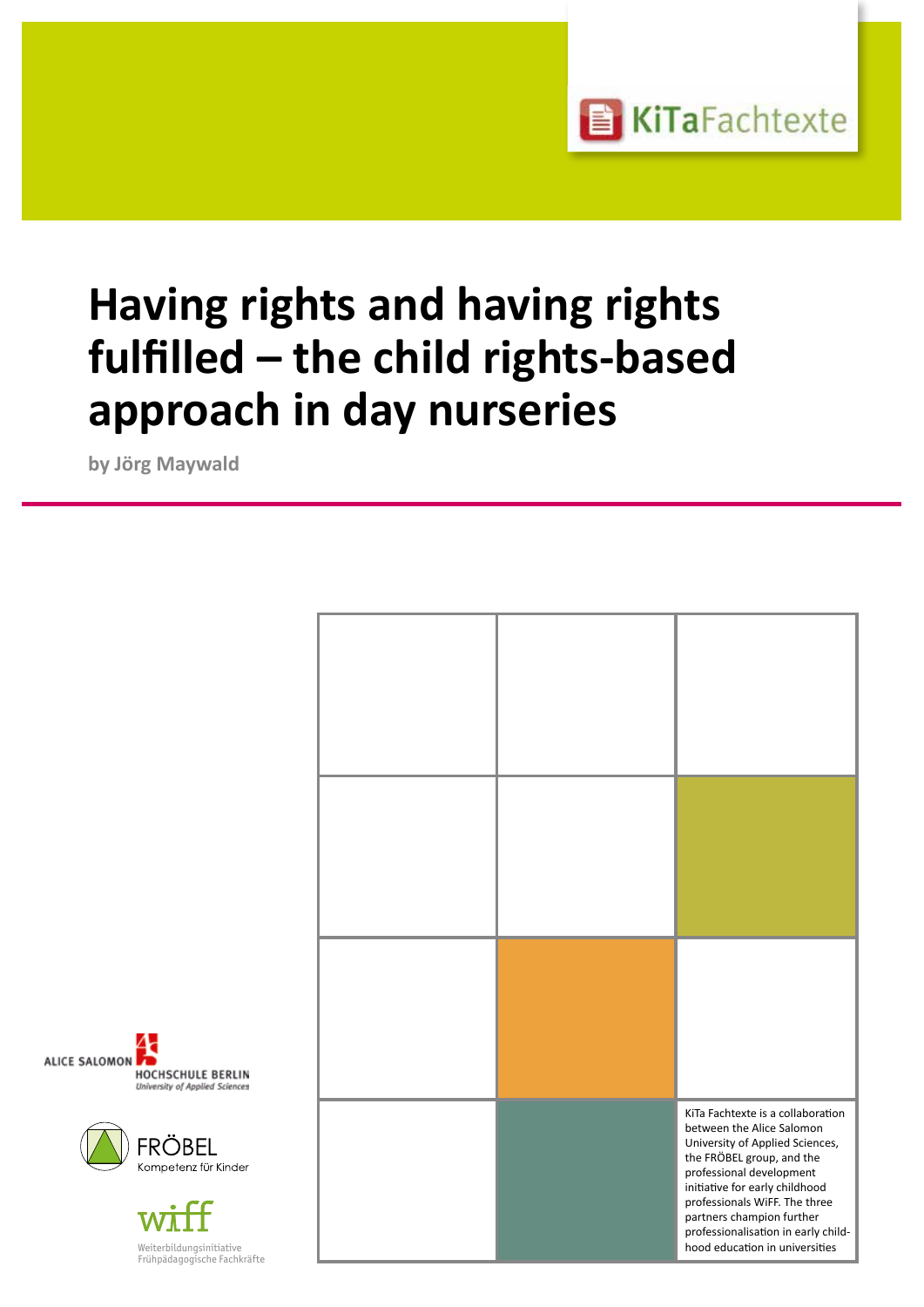

# Having rights and having rights fulfilled the child rights-based approach in day ht<br>. **the child rights-based approach in day nurseries**

**by Jörg Maywald**

| ÷ | ۰ ص            |  |
|---|----------------|--|
|   | $\blacksquare$ |  |

Children are legal subjects and holders of their own rights from the outset. The UN Convention on the Rights of the Child is fully applicable to all children living in Germany. Pedagogy based on children's rights is intended to promote the rights of every child to protection, provision and participation set out in international, European and national law.

In addition to the children's parents, early year pedagogy professionals in day nurseries are to ensure that the children familiarise themselves with their rights according to their age and that they can actually enjoy them. The focus on children's rights and implementation of the child rights-based approach are key elements of good quality in day nurseries.

#### **STRUCTURE OF THE TEXT**

1. Introduction

*Why should children have their own rights?*

- 2. History of children's rights
	- *2.1 Development of children's rights worldwide*
	- *2.2 Development of children's rights in Germany*
- 3. Content and scope of the UN Convention on the Rights of the Child
	- *3.1 General principles*
	- *3.2 Rights to protection, rights to provision, rights to participation*
	- *3.3 Relationship between international and national law*
- 4. The child rights-based approach in work with children
	- *4.1 Principles of the child rights-based approach 4.2 From needs to rights*

#### 5. Children's rights in day nurseries

- *5.1 Children's rights education as the instilling of values*
- $inkc$  of the Child der Alice Salomon Hochschule,  *5.2 References to the UN Convention on the Rights of the Child*
- ample: the child's right to rest and relayation Weiterbildungsinitiative  *5.3 An example: the child's right to rest and relaxation*
- of implementation of children's rights in day nurseries (WiFF). Die drei Partner setzen sich  *5.4 Lack of implementation of children's rights in day nurseries*
- abgebildeten Originalform und -farbigkeit verwendet werden. Es darf nicht verzerrt und nicht in  *5.5 Examples of good practice*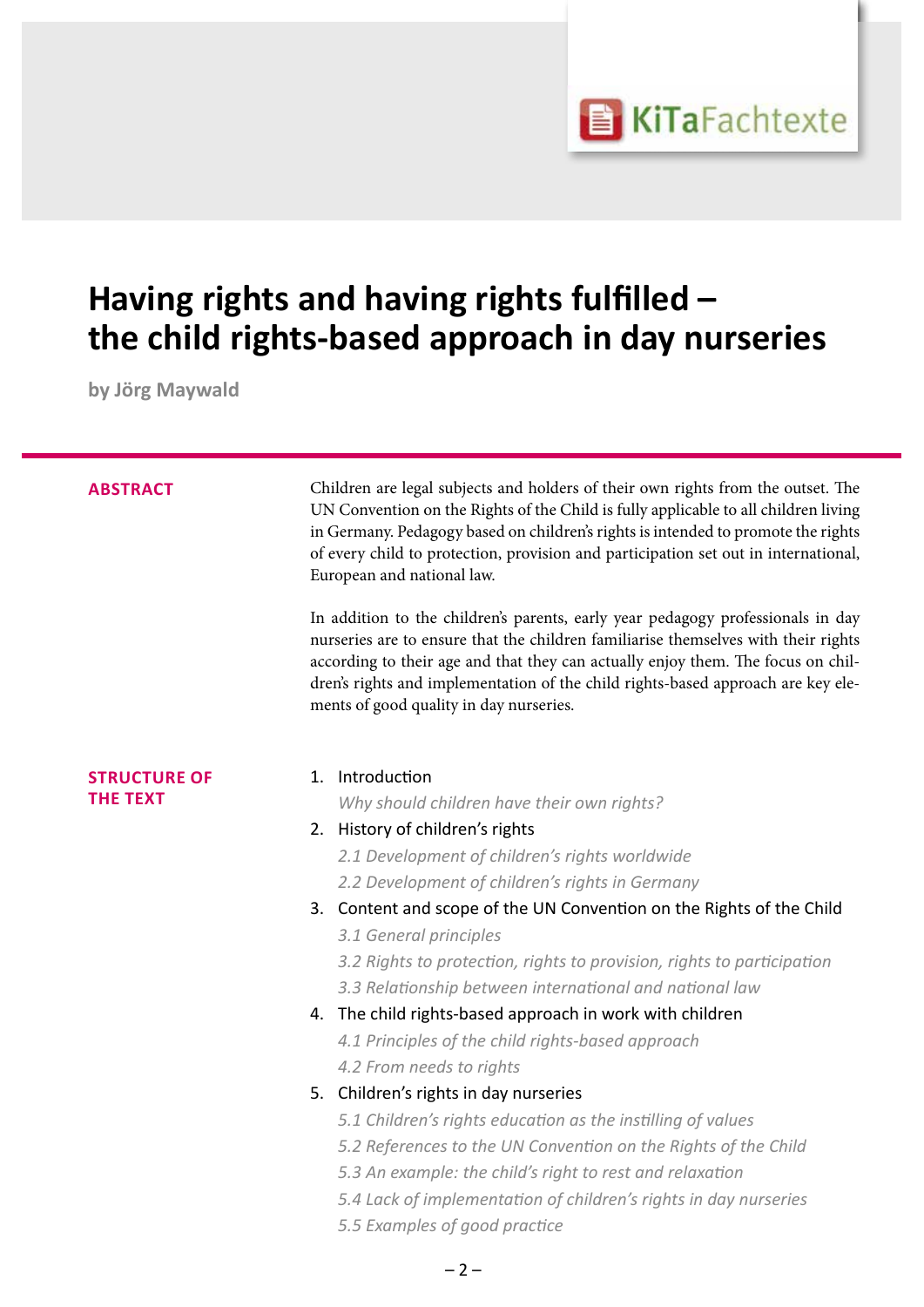

# Having rights and having rights fulfilled **the child rights-based approach in day nurseries** the child rights-based approach in day ht<br>.

**by Jörg Maywald**

#### 6. Questions and further information

 *6.1 Questions and tasks for working on the text 6.2 Literature and recommendations for further reading 6.3 Glossary*

#### **INFORMATION ON THE AUTHOR**

**Prof. Dr. Jörg Maywald** was employed for many years in the youth welfare sector and the youth health sector. He has been managing director of the German League for the Child since 1995, a spokesperson for National Coalition Germany – Network for the Implementation of the UN Convention on the Rights of the Child since 2002 and honorary professor at the University of Applied Sciences Potsdam since 2011.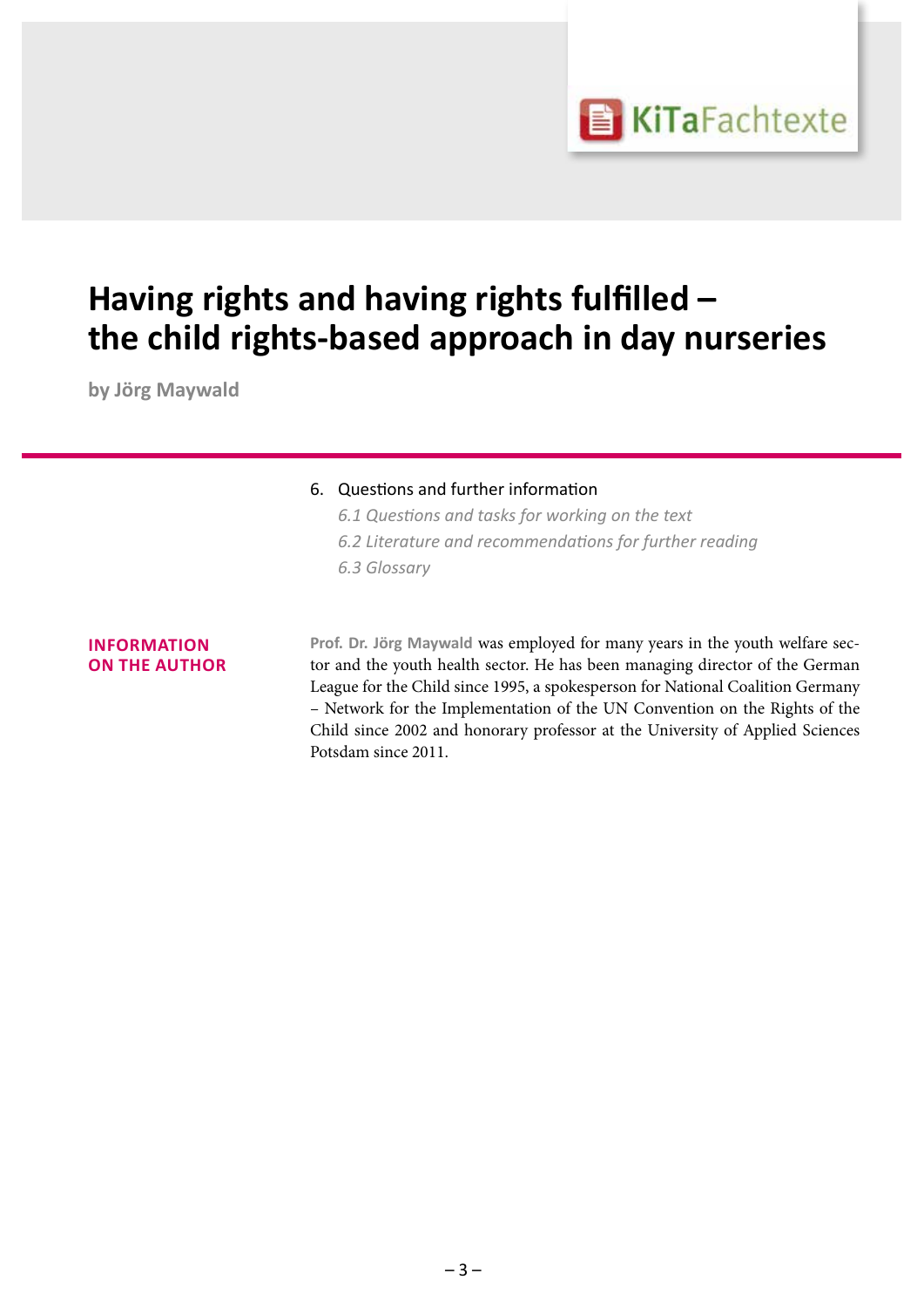

# **Professionelles Handeln von Anders Schwarzer Handels Schwarzer Handels Schwarzer Handels Schwarzer Handels Schwarzer Schwarzer Schwarzer Schwarzer Schwarzer Schwarzer Schwarzer Schwarzer Schwarzer Schwarzer Schwarzer Schw 1. Introduction**

**frühpädagogischen Fachkräften** Children are holders of rights from birth. Children's rights do not have to be acquired or earned, they are not dependent on certain characteristics, but are a direct expression of the inherent dignity of every child. Respecting children as legal subjects is the responsibility of all those involved in working with and for children.

> The focus on children's rights is linked at the same time to a rejection of paternalistic attitudes. Children are not merely objects of protection and care. Children's rights protection therefore goes far beyond child protection. Pedagogy based on children's rights respects the child as an independent holder of rights to protection, provision and participation.

> The implementation of the rights of every child is a key aspect of good quality. Pedagogy must measure its success or failure in terms of the extent to which it contributes to the realisation of children's rights.

#### *Why should children have their own rights?*

Children are people from the outset and therefore without limitation holders of all human rights. If the status of being a human being and the associated rights are to be seen as a yardstick of comparison, children are the same as adults. Nevertheless, at the same time, children are undoubtedly very different from adults. Children are not small adults. As "beings", on the one hand, they are people just like everyone else. As "becomings", on the other hand, they are people at a particular stage of development.

| The relationship between children and adults |                                                                                          |  |
|----------------------------------------------|------------------------------------------------------------------------------------------|--|
| Equality                                     | Children, like adults, are people                                                        |  |
| <b>Difference</b>                            | Children are not small adults. They have<br>specific needs related to their development. |  |

children are reliant on adults taking responsibility for them get what they're entitled to. special provision and special, child-centred forms of participation. For healthy development, children are reliant on adults taking responsibility for them getting The relationship between adults and children is asymmetrical: Adults are responsible for children, although this does not apply in the same way the other way round. The fact they are developing means that children need special protection,

**Children's rights are an expression of the inherent dignity of every child**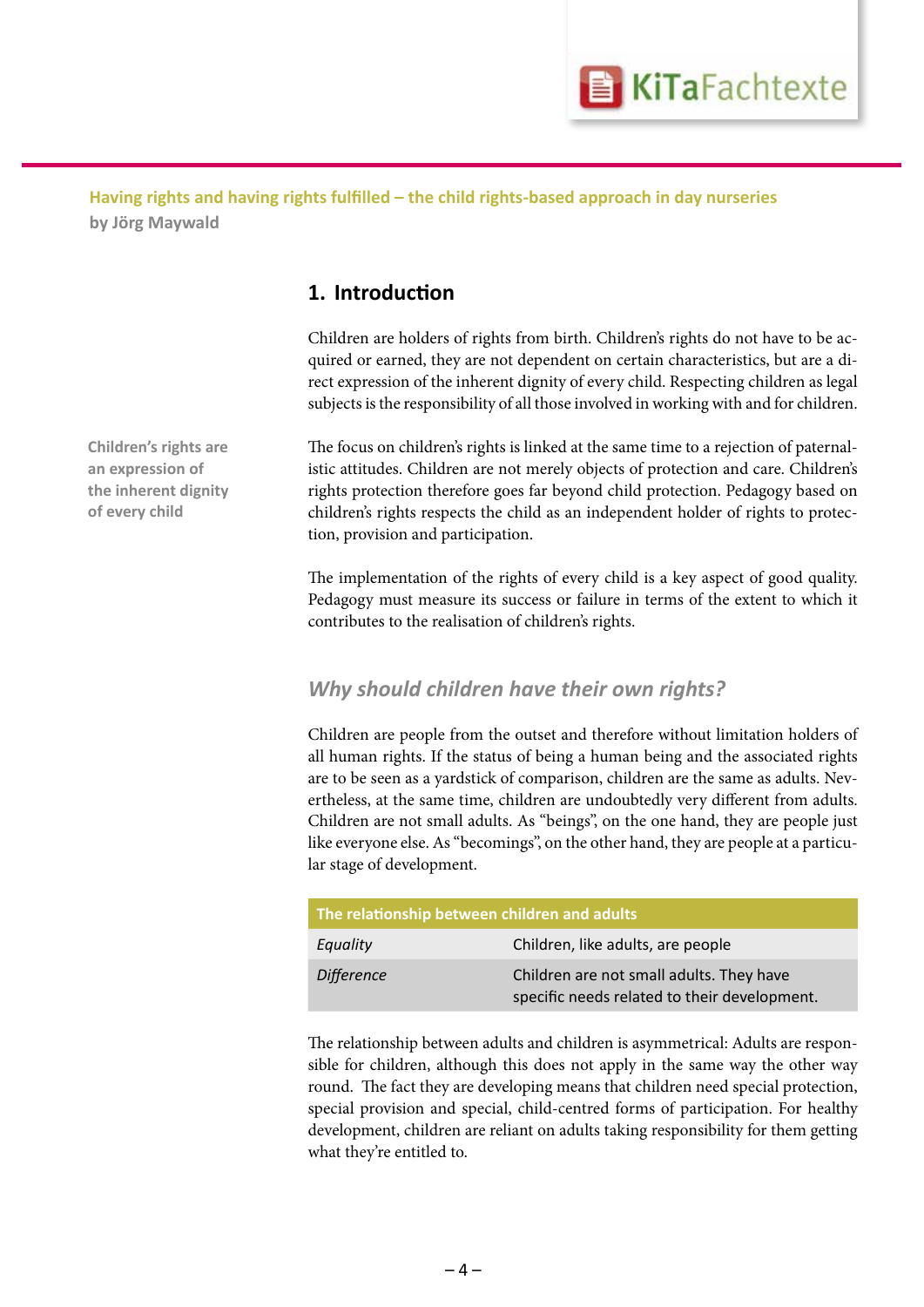

**Professionelles Handeln von**  When determining the relationship between children and adults, it is about both equality and recognition of difference. The particular challenge in how adults interact with children is in balancing equality on the one hand and difference on the equality and recognition of difference. The particular challenge in how adults inother. Expressing this ambivalent relationship in a normatively appropriate way is the task of international and national law.

> Linked to the recognition of the particular needs of children that may differ from those of adults is the realisation that children need their own human rights protection that is tailored to their specific situation. The United Nations therefore adopted the UN Convention on the Rights of the Child in 1989, about 40 years after the Universal Declaration of Human Rights was adopted. This Convention standardises the human rights to which children are entitled in a specific way. The Convention on the Rights of the Child is part of a range of international conventions in which human rights were formulated for vulnerable groups of the population. These include, for example, the Convention on the Elimination of All Forms of Discrimination Against Women and the Convention on the Rights of Persons with Disabilities.

> The rights set out in the UN Convention on the Rights of the Child are not different rights beyond the universal human rights. After all, "the spirit of children's rights comes from the heart of human rights thinking" (Kerber-Ganse 2009, p 71). Rather, the Convention on the Rights of the Child is more specific and expands on universal human rights with reference to the particular needs of children. Children's rights are, in this respect, human rights for children. The Convention therefore contains both rights that are applicable to everyone ("equal rights") and a number of specific rights that are tailored to the particular situation of children ("special rights") (Hanson 2008, p. 8).

## **2. History of children's rights**

and weakest members of society were at the same time those with the least rights. The idea of children as independent personalities and legal subjects is a recent development. This is due to how children have been traditionally viewed. For millennia, children were seen as people who did not yet have full value, were inferior to adults in every respect and did not have equal rights. Childhood was seen as a transitional stage, as a phase of human imperfection that was to be got through as quickly as possible. In the relationship between the generations, the youngest

**Children's rights are human rights for children**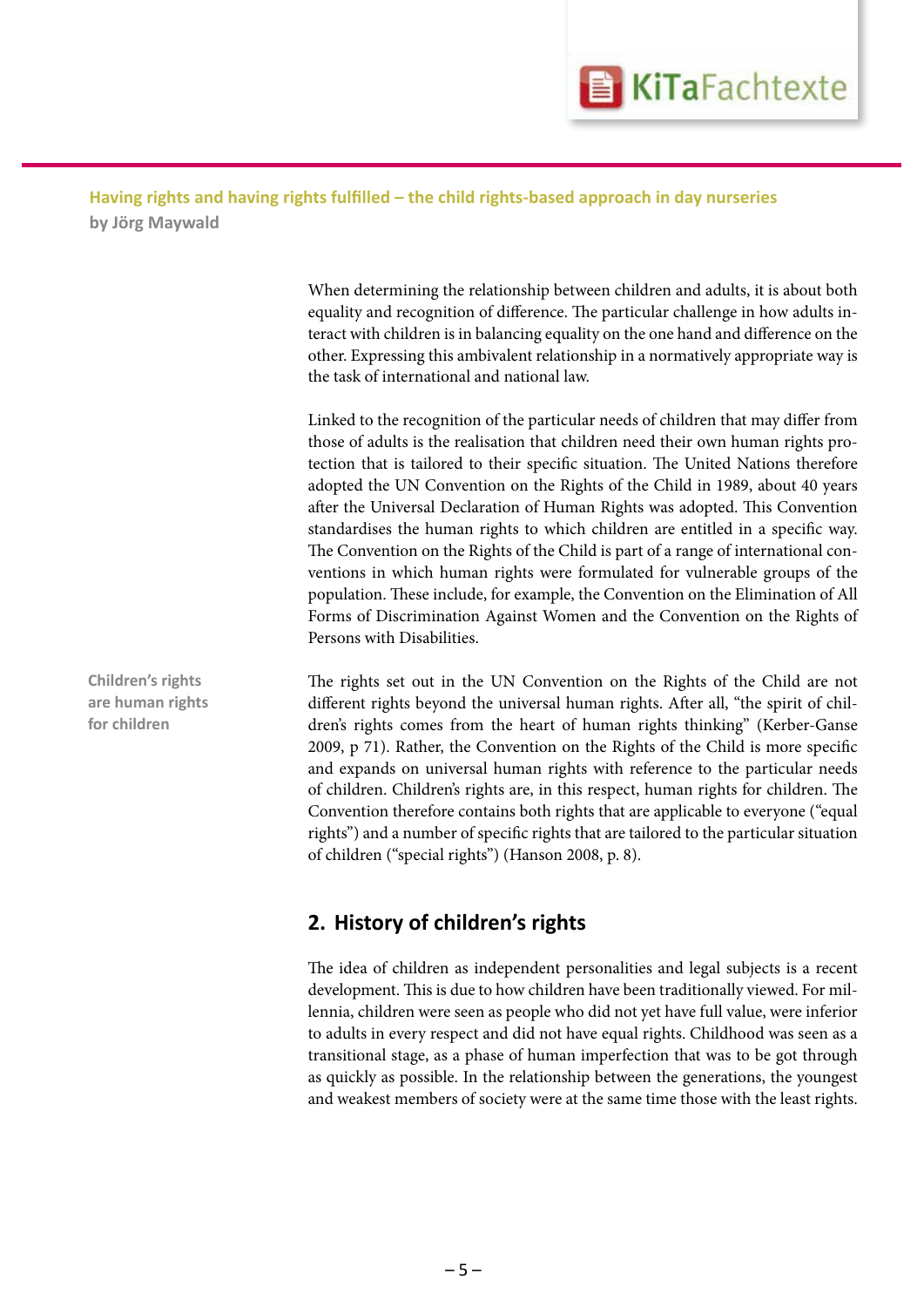

**by Jörg Maywald**

**The idea of children as independent personalities and legal subjects is a recent development.**

**Professionelles Handeln von**  In patriarchal Roman law, it was up to the father to accept a newborn child, or independent personalities and almost always disabled children were not accepted and were thus doomed<br>and legal subjects is a and almost always disabled children were not accepted and were thus doomed not as the case may have been (right over life and death). In many cases, girls to die. The Advent of Christianity brought with it radical changes. For the first time, children were given a right to life. Child abandonment and infanticide were prohibited.

> How children were viewed changed again in the wake of the Enlightenment. Childhood as a modern invention – as a stage of life with its own needs – was born. As well as the recognition that children had their independent right to life, there was also the notion that children need particular support. Pre-schools and schools appeared as places of education in addition to what the family was providing. Prohibitions of "gross" mistreatment and "inappropriate" punishment by parents, teachers, apprentice's employers and home supervisors and prison warders were to prevent the worst excesses of violence against children.

> Attempts to view children as individual personalities with their own rights and no longer merely as objects of adults began little more than 100 years ago. And it was only after the Second World War that children were gradually recognised on a global level as holders of rights.

| <b>Changes in how society viewed</b>         | children                                                                     |
|----------------------------------------------|------------------------------------------------------------------------------|
| Antiquity (Roman kingdom)                    | Child as the father's property                                               |
| Middle Ages (Christian cultural mi-<br>lieu) | Child as a gift from God (ambivalence<br>between innocence and sin)          |
| Modernity (Enlightenment)                    | Child as an object of education and<br>upbringing ("invention of childhood") |
| Postmodernism (globalisation)                | Child as a legal subject (individualis-<br>ation)                            |

### *2.1 Development of children's rights worldwide*

er contained basic protection obligations of the adult towards the nded with the call to educate children in the spirit of interns peace. The League of Nations, founded in 1919,took over the charter and in 1924 is the "Geneva Declaration" on the rights of the child. designed by her contained basic protection obligations of the adult towards the children and ended with the call to educate children in the spirit of international proclaimed it as the "Geneva Declaration" on the rights of the child. Shocked by the huge scale of child poverty in the First World War, the English primary school teacher Eglantyne Jebb founded the British organisation "Save the Children International Union" in 1920 as the first international lobby organisation for the interests of children. A five-point programme (Children's Charter)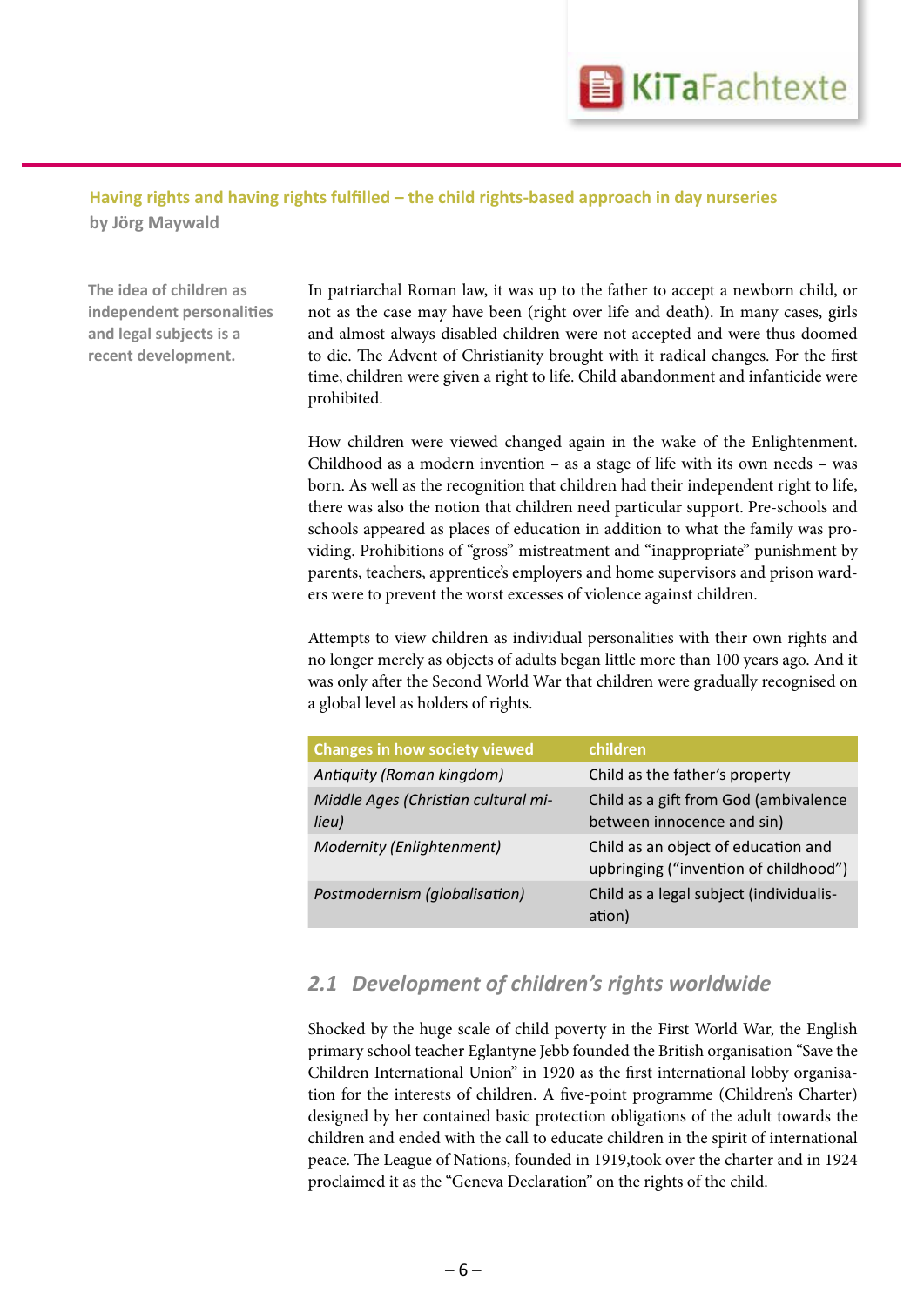

At about the same time, in the 1920s, the Polish paediatrician and pedagogue Janusz Korczak proclaimed that every child had a right to unconditional respect<br>for his personality as the basis of all children's rights. As the director of a Jewish Janusz Korczak proclaimed that every child had a right to unconditional respect orphanage in Warsaw, he demanded full participation rights for children and thus quashed the idea of a point of view characterised by protection and provision alone in favour of a view of children characterised by equality and respect. The way he saw things was far ahead of its time and was in essence that "the child does not become a person, he is one already".

> After the setbacks as a result of Nazism and the Second World War, the United Nations, as the successor to the League of Nations, continued the deliberations on children's rights. A revised text of the "Geneva Declaration" that was extended to 10 articles was adopted by the United Nations General Assembly as the "Declaration of the Rights of the Child". In this declaration that was not legally binding, the child is referred to as a holder of his or her own rights for the first time on an international level. The term "best interests of the child" was also introduced.

> Against the background of great famine, but also because of the experience of decolonialisation and worldwide aspirations for freedom, the 1970s saw people the world over becoming increasingly aware of the immense inequality of opportunities in life for children. Consequently, the United Nations took up the cause of children once again. On the occasion of the 20th anniversary of the adoption of the "Declaration of the Rights of the Child", the UN General Assembly decided to proclaim 1979 as the "International Year of the Child". In addition, on Poland's initiative, it commissioned a working group to work on a children's rights convention that was binding under international law.

Ten years later, on 20th November 1989, at the 44th United Nations General Assembly, the Convention on the Rights of the Child (UN Convention on the Rights of the Child) was then adopted unanimously. The Convention is unique in that it combines, in a single treaty, the largest range of fundamental human rights – economic, social, cultural, civil and political – to date. The minimum standards legally binding under international law presented in the 54 articles aim to ensure the dignity, survival and development of children, thus more than half of the world's population, worldwide.

**The UN Convention on the Rights of the Child was adopted on 20th November 1989.**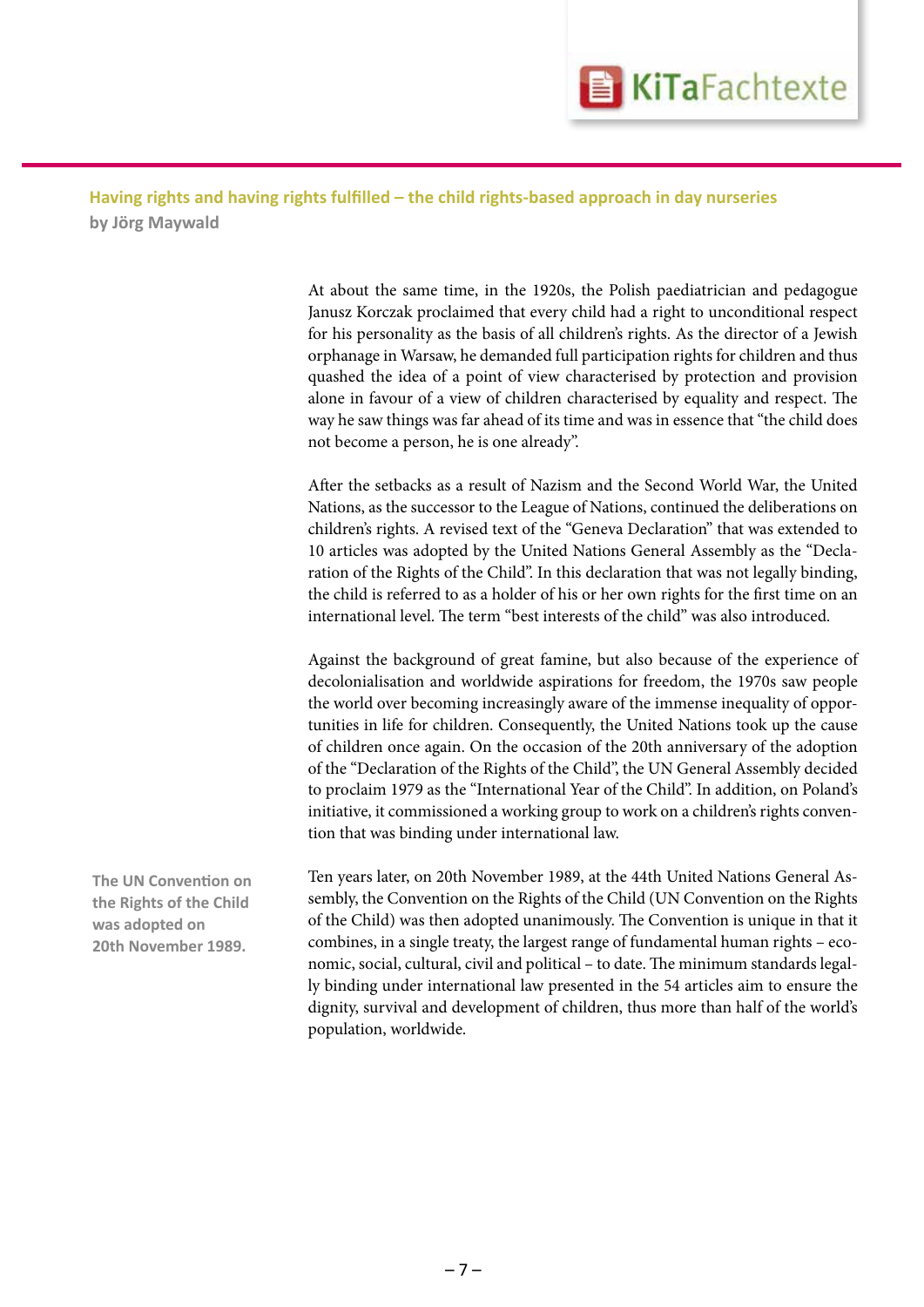

|      | History of children's rights worldwide                                                                                                                                                        |
|------|-----------------------------------------------------------------------------------------------------------------------------------------------------------------------------------------------|
| 1924 | League of Nations adopts "Geneva Declaration".<br>Responsibility of adults to protect children                                                                                                |
| 1948 | "Universal Declaration of Human Rights"                                                                                                                                                       |
| 1959 | United Nations adopt "Declaration of the Rights of the Child".<br>Children are referred to as holders of rights for the first time.<br>The term "best interests of the child" is introduced   |
| 1979 | International Year of the Child                                                                                                                                                               |
| 1989 | United Nations General Assembly decides unanimously on the<br>Convention on the Rights of the Child (UN Convention on the<br>Rights of the Child)                                             |
| 2002 | Special Session of the United Nations General Assembly on chil-<br>dren in New York (World Summit for Children). Adoption of the<br>international plan of action "A World Fit For Children"   |
| 2002 | Optional Protocols to the UN Convention on the Rights of the<br>Child on "Children in armed conflict" and "The sale of children,<br>child prostitution and child pornography" come into force |
| 2012 | United Nations General Assembly decides on third Optional<br>Protocol to the UN Convention on the Rights of the Child on an<br>individual complaints procedure for children                   |

Three Optional Protocols gave more detail about and expanded on the rights set out in the UN Convention on the Rights of the Child. The Optional Protocol, which came into force in 2002, is intended to protect children in armed conflict. The second Optional Protocol, which came into force in the same year, on the sale of children, child prostitution and child pornography, prohibits these forms of exploitation and calls on states to prosecute and criminalise them. Finally, the League of Nations adopted a third Optional Protocol in 2012, which provides children whose rights have been violated under the Convention, and who have exhausted all domestic remedies, with an individual complaints procedure.

on that came into force in 2009 has a separate article on "Child" 24 (rights of the child) sets out the most important rights o Convention on the Rights of the Child. mitted to inalienable human rights. The Charter of Fundamental Rights of the European Union that came into force in 2009 has a separate article on "Children's rights". Article 24 (rights of the child) sets out the most important rights of the UN The European Union, with its member states currently numbering 27, is also com-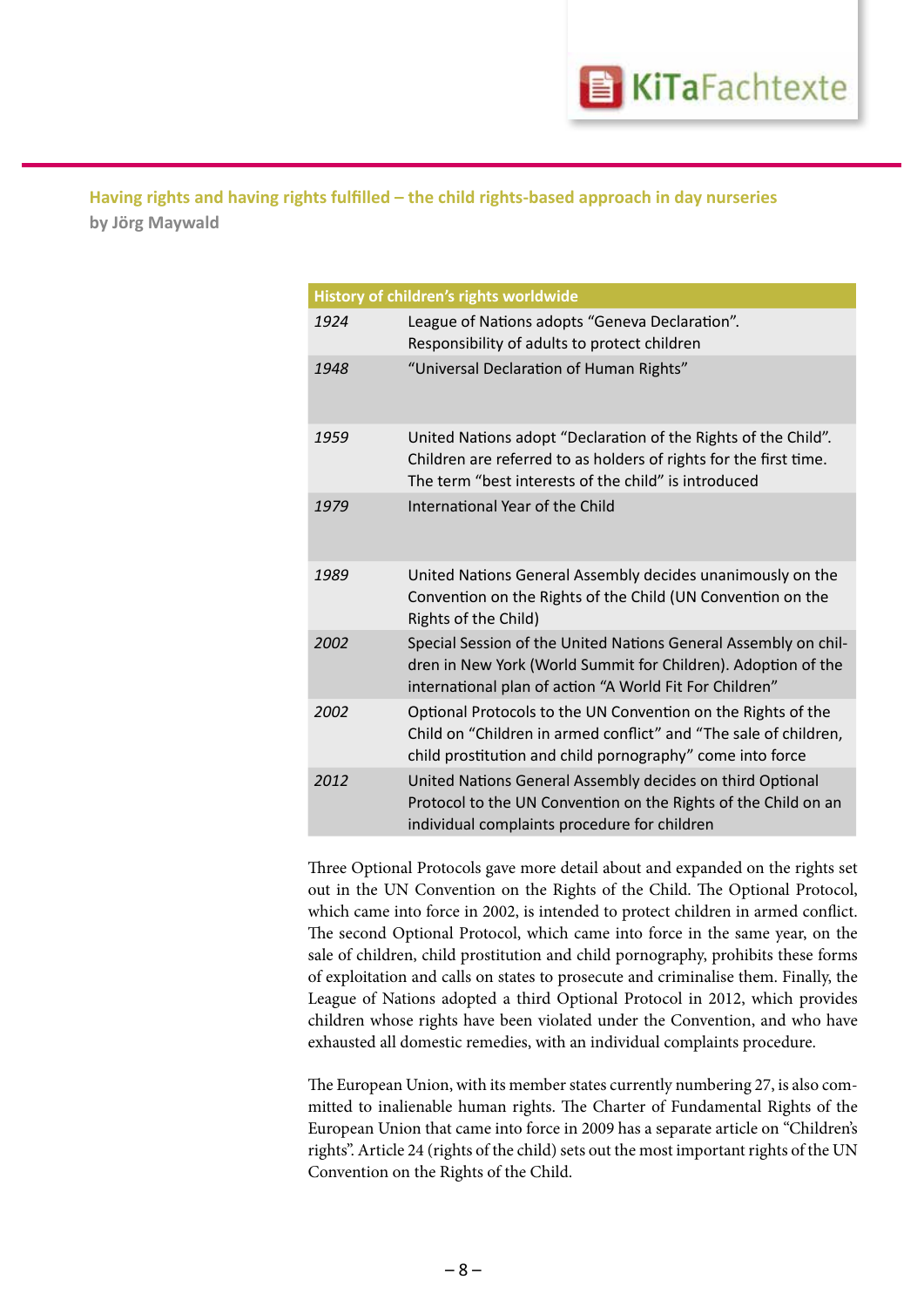

# **Professionelles Handeln von**  *2.2 Development of children's rights in Germany*

**frühren Fachten Fachter Fachters**<br>Against the background of international developments, there has also been a radical change in perspective in Germany that is still ongoing. Children in this country too are to a large extent no longer treated as objects of adults from a legal point of view, but as subjects and holders of their own rights.

> A first step in formulating personal children's rights was taken in 1922 when the National Youth Welfare Law came into force, a law that dated back to an initiative of 33 female lawmakers from all Reichstag factions. In section 1(1) it is written: "Every German child has a right to be educated so as to develop physical, mental and social ability." This right to be educated that was limited to children of German citizenship alone was no more than a declared goal without the resulting legal entitlements, but it was a start. However, this did not initially develop any further – on the contrary, the Hitler dictatorship and the Second World War interrupted the tentative reform process and returned children to being completely dependent on parents and the state once again.

> The post-war years were also initially characterised by a standstill. (Note: the development in the GDR that was different in parts is not considered in this paper). It was not until the 1970s that – in West Germany – things began to happen, not least as a result of the revelations about unacceptable conditions in numerous children's homes in the course of the so-called 'Home Campaign' and as a result of the activities of the women's rights movement and a newly formed child protection movement. In the context of the comprehensive custody reform of 1980, the transition from "parental authority" to "parental custody" was complete. Section 1626(2) was also incorporated into the Civil Code that for the first time provided a legally binding ruling for children to have a say in all decisions their parents make that concern them.

> to violence-free education. Corporal punishment, emotional wounds and other 2000. Since then, section 1631 (2) of the BGB states that children have the right der FRÖBEL-Gruppe und der degrading measures are also not permitted from their own parents. The children's rights reform of 1998 brought further improvements in the BGB *[German Civil Code]*, among them the substantial equality between legitimate and illegitimate children. The right of the child to contact with both parents was also introduced. Since then, children have the option of having a "guardian ad litem" as a "child advocate" by their side in proceedings that concern parental custody. A particularly important link in the chain of significant children's rights is the policy on zero tolerance for violence in education adopted in November

> Youth Welfare Act (Social Code VIII), which came into force i 1990 and has since been reformed several times, explicitly designates children and young people as holders of their own rights. Section 1(1) of SGB VIII sets out The Child and Youth Welfare Act (Social Code VIII), which came into force in

**BGB (social code VIII) Section 1631 (2) of the states that children have a right to a violence-free education**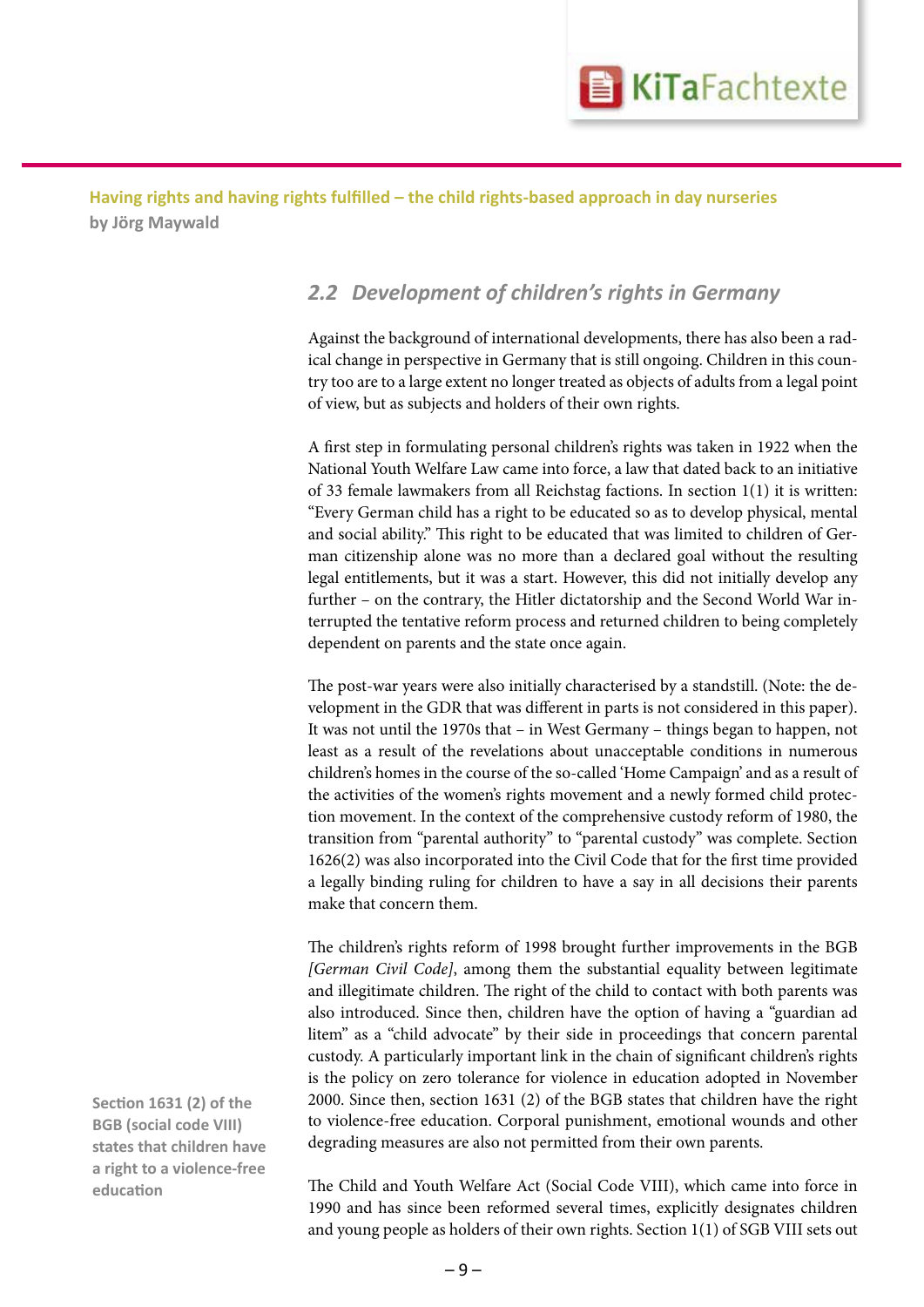

**Professionelles Handeln von**  the right of every young person to "be assisted with his development and to be educated to become a responsible and socially competent person". Section 8(1) of<br>SGB VIII states that children and young people are "to participate in all decisions SGB VIII states that children and young people are "to participate in all decisions of public youth welfare concerning them according to the stage of development they are at. They are to be made aware of their rights in the administrative procedure and in the proceedings before the Family Court, the Guardianship Court and the Administrative Court in a suitable way." Section 8(3) of SGB VIII states that children and young people who are in an emergency and conflict situation now have "access to legal advice without the knowledge of the primary carer", but only as long as the purpose of the consultation would be thwarted by communicating with the primary carer. In section 9 of SGB VIII, the providers of youth welfare are asked to take into consideration "the growing ability and the growing need of the child or young person to act independently and with a sense of responsibility" when designing their services. If the parents separate or divorce, children have "access to legal advice and support in the exercise of visitation rights" according to section 18(3) of SGB VIII. The Child and Youth Welfare Act also includes the child's entitlement to assistance with integration in the case of mental disability (section 35a of SGB VIII) and to be taken into care in crisis situations "if the child or young person requests care" (section 42(1) of SGB VIII).

> Section 27(1) of SGB VIII sets out the right to claim educational support as a right of parents and not as a right of the child. Nevertheless, section 36(1) of SGB VIII states that children have the right "to be advised" "before the decision is made on whether to have help and before any necessary change in the nature and extent of the help". In 1996, the entitlement of the child to start attending a day care centre once he or she turned three years of age was added to section 24 of SGB VIII. This was formulated explicitly as the right of the child, not that of the parents. On 01/08/2013, this entitlement was extended to all children once they turned one year of age. Finally, the Federal Child Protection Act that came into force on 01/01/2012 strengthened the rights of children in day care centres. Section 79a of SGB VIII now obligates the providers of day care centres and services to further develop, use and regularly check "principles and standards for evaluating the quality and appropriate measures for guaranteeing them (...)". These also include "quality characteristics for protecting the rights of children and young people in day care centres and ensuring their protection from violence".

> ed in this act that is particularly important for children and youn people. "The primacy of the best interests of the child as a point of view to be given reration in in SGB VIII" (Skutta 2010, p. 4). As well as this, the entitlement to educational assistance is, according to sections 27 ff of SGB VIII, not the right of the child, but the right of the parents. yet fully realised in this act that is particularly important for children and young  $\mathbf{F}_{\text{max}}$ primary consideration in all measures in children and youth welfare is not explicitly mentioned in SGB VIII" (Skutta 2010, p. 4). As well as this, the entitlement to Although the Child and Youth Welfare Act (Social Code VIII) formulates legal entitlements of children at various points, the child rights-based approach is not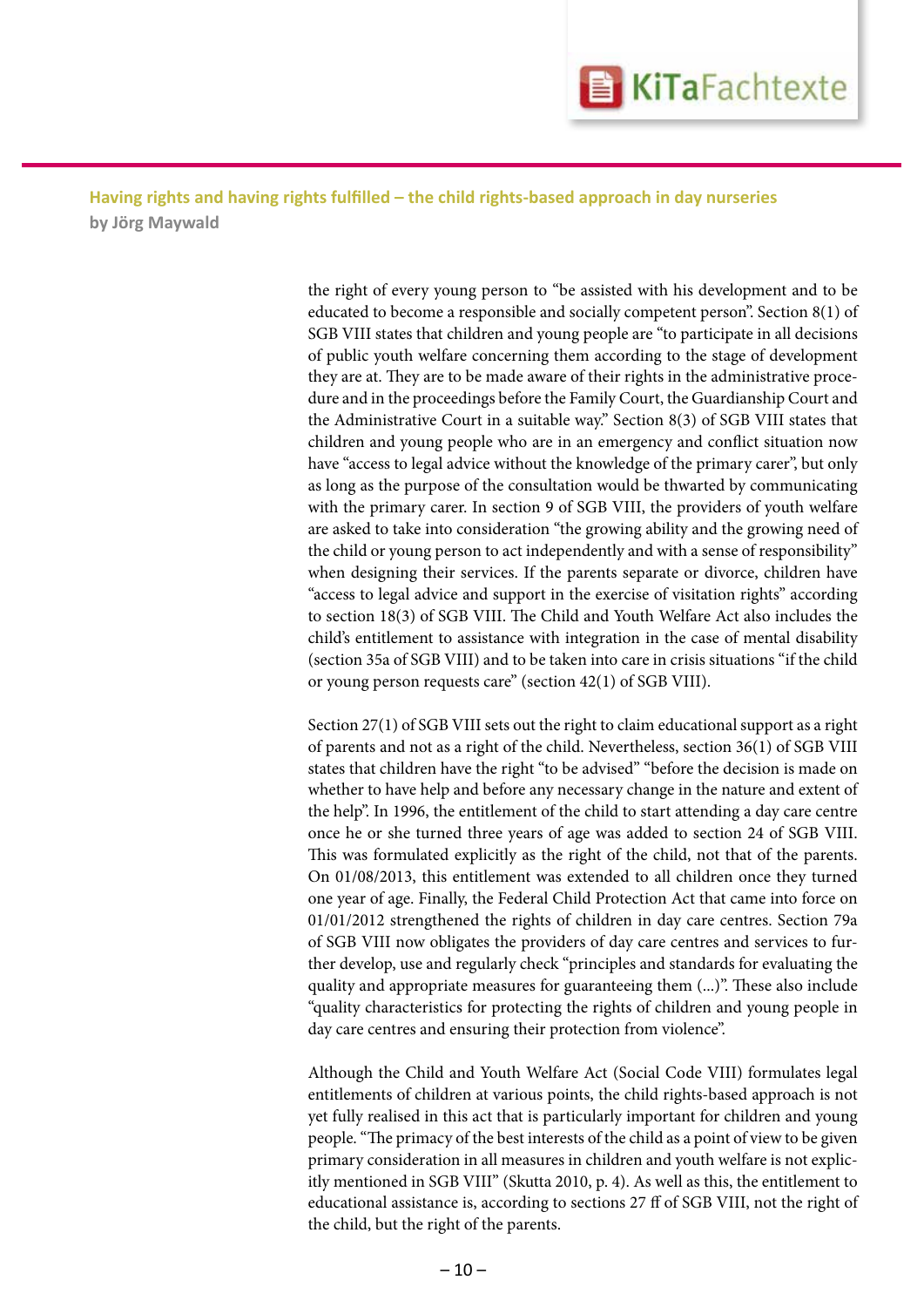

**The Basic Law has to date not recognised children's rights**

The Basic Law has to date However, contrary to progress on the ordinary law level, children still do not ap**fraction** Factor Fachkrafter Fachkraft pear as holders of their own rights in the German constitution – the Basic Law (marriage and family), they are treated merely as an influence of the Basic Law (marriage and family), pear as holders of their own rights in the German constitution – the Basic Law. appendage to their parents – i.e. as objects – and a judgement was required especially from the Federal Constitutional Court to clarify that the child is a holder of basic rights without limitation.

> The UN Convention on the Rights of the Child was ratified by Germany in 1992, but initially only with restrictions. The restriction was withdrawn in 2010. Since then, the Convention has been considered fully applicable to all children living in Germany. Both existing Additional Protocols to the UN Convention on the Rights of the Child and also the UN Convention on the Rights of Persons with Disabilities, which also has important children's rights, were ratified by Germany without restrictions. In 2012, Germany was one of the first signatories of the third Additional Protocol to the UN Convention on the Rights of the Child, which was not yet in force, concerning the introduction of an individual complaints procedure.

|      | Development of children's rights in Germany                                                                                                                                                                                                                                                                        |
|------|--------------------------------------------------------------------------------------------------------------------------------------------------------------------------------------------------------------------------------------------------------------------------------------------------------------------|
| 1922 | In the National Youth Welfare Law, every child is given a right<br>to be educated. Foreign children remain initially excluded from<br>that.                                                                                                                                                                        |
| 1959 | As part of the equality law, section 1631(2) of the Civil Code is<br>deleted without any replacement. Up until it was deleted, this<br>section had allowed a father to "exercise appropriate discipli-<br>nary measures against his children".                                                                     |
| 1980 | The great custody reform replaces the term "parental authori-<br>ty" with "parental custody". Section 1626 (2) is also incorporat-<br>ed into the Civil Code that for the first time and stipulates in a<br>legally binding way that children have a say in all decisions their<br>parents make that concern them. |
| 1990 | The new Child and Youth Welfare Act (SGB VIII) explicitly desig-<br>nates children as holders of their own rights.                                                                                                                                                                                                 |
| 1992 | Germany ratifies the UN Convention on the Rights of the Child,<br>but not fully. In a statement, the Federal Government formu-<br>lates restrictions, especially with regard to children without a<br>German passport.                                                                                             |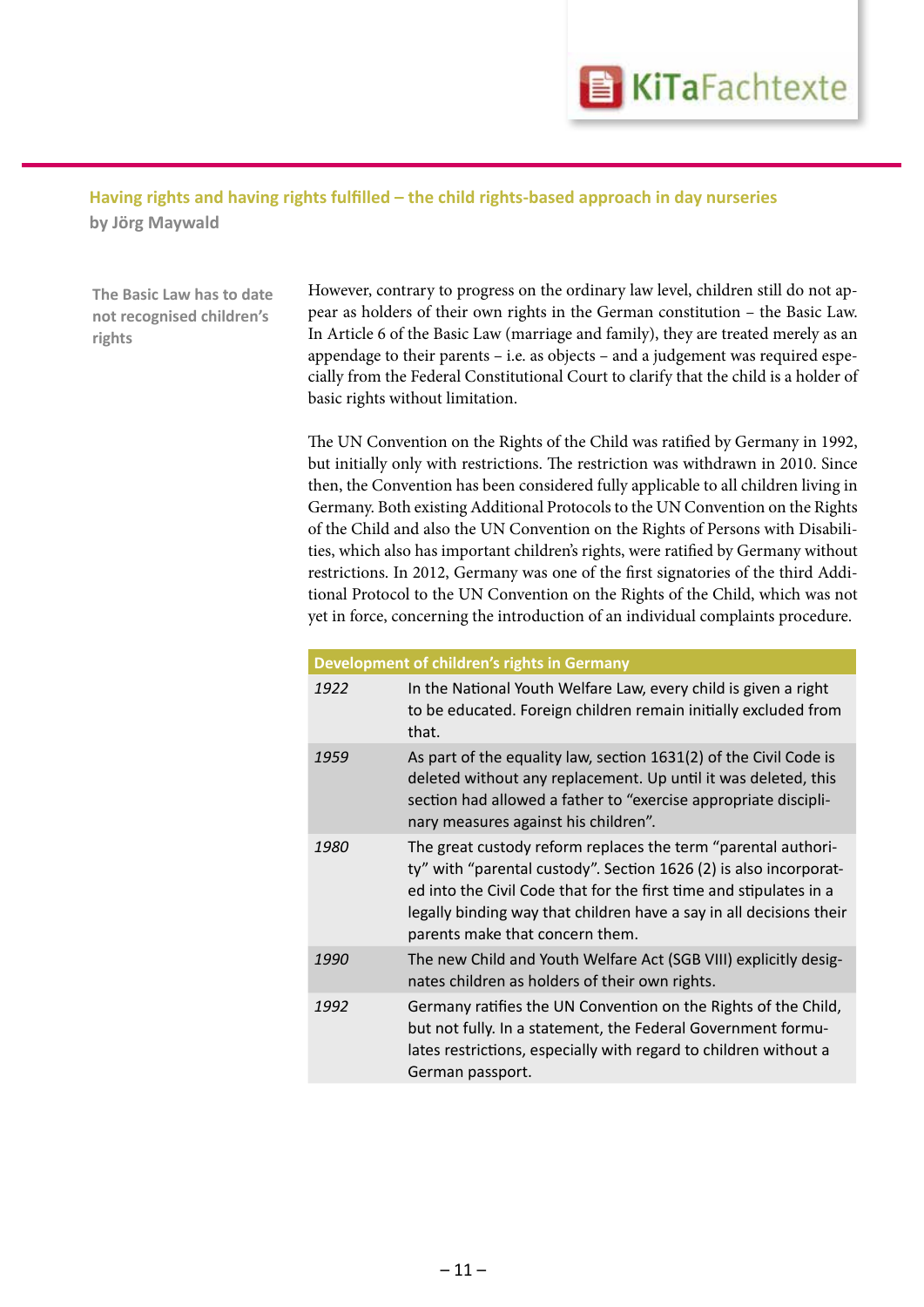

| 1998 | As well as the radical equality between legitimate and illegiti-<br>mate children, the Children's Law Reform brings, among other<br>things, the right of the child to contact with both parents (sec-<br>tion 1684(1) of the BGB) and the option of having a "guardian<br>ad litem" as a "child advocate" by their side in proceedings that<br>concern parental custody. |
|------|--------------------------------------------------------------------------------------------------------------------------------------------------------------------------------------------------------------------------------------------------------------------------------------------------------------------------------------------------------------------------|
| 2000 | As a result of the policy of zero tolerance for violence in educa-<br>tion, and according to section 1631(2) of the Civil Code, children<br>have a "right to violence-free education".                                                                                                                                                                                   |
| 2004 | Germany ratifies the Additional Protocol to the UN Convention<br>on the Rights of the Child on children in armed conflict.                                                                                                                                                                                                                                               |
| 2006 | German ratifies the UN Convention on the Rights of Persons<br>with Disabilities, which contains numerous children's rights.                                                                                                                                                                                                                                              |
| 2009 | Germany ratifies the Additional Protocol to the UN Convention<br>on the Rights of the Child on the sale of children, child prostitu-<br>tion and child pornography.                                                                                                                                                                                                      |
| 2010 | The Federal Government withdraws the restriction as regards<br>the UN Convention on the Rights of the Child. All rights under<br>the Convention now apply fully to all children living in Germany.                                                                                                                                                                       |
| 2012 | Germany is one of the first signatories of the Additional Protocol<br>to the UN Convention on the Rights of the Child on the intro-<br>duction of an individual complaints procedure.                                                                                                                                                                                    |

# **3. Content and scope of the UN Convention on the Rights of the Child**

The starting point of the UN Convention on the Rights of the Child is the position of the child as a holder of his or her own rights. Article 1 defines a child as a person below the age of 18, i.e. children and young people. Running parallel to the rights of children are the obligations of adults. Both the parents and the state take responsibility for the realisation of children's rights.

**A child is defined as a person below the age of 18**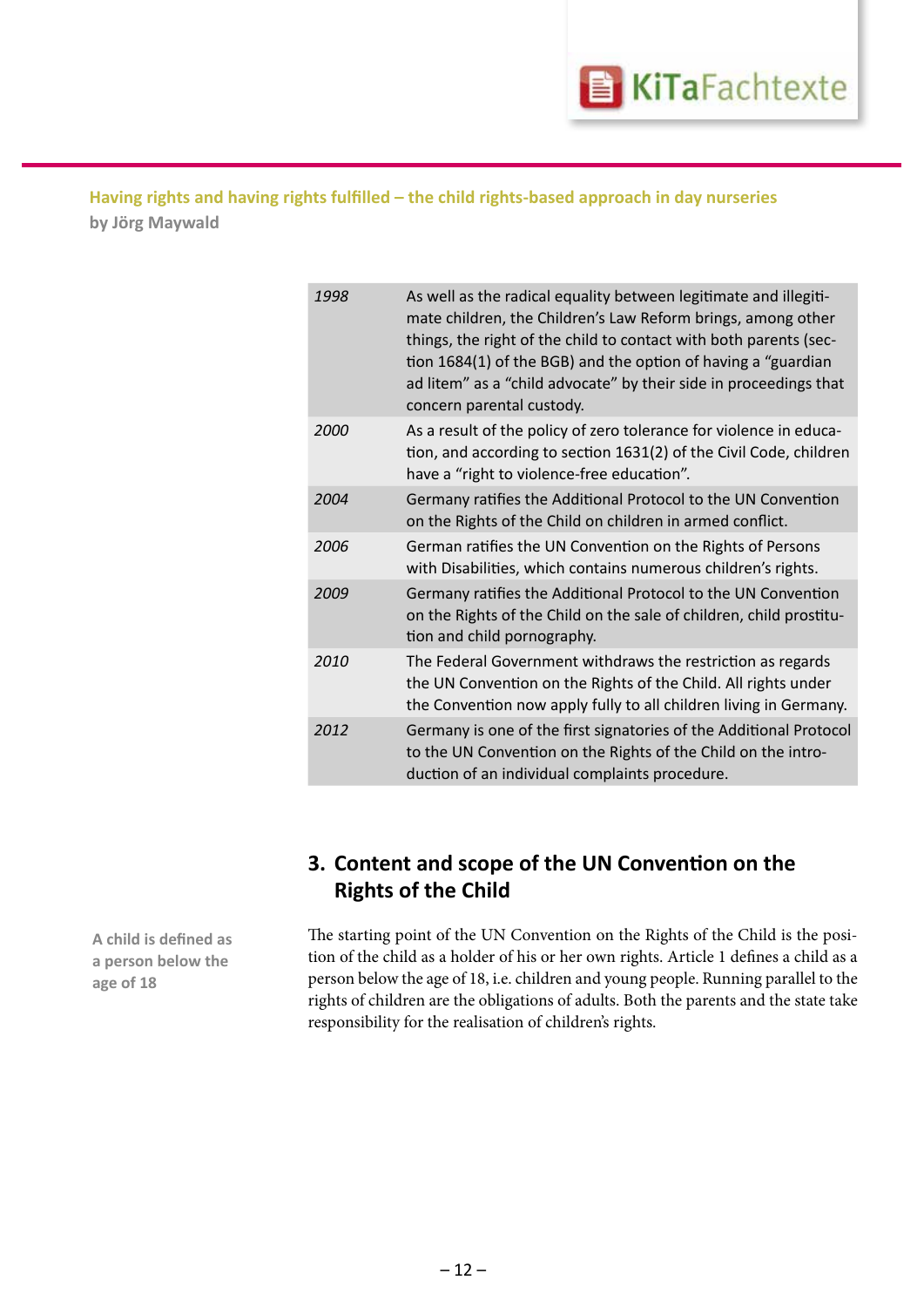

# **Professionelles Handeln von**  *3.1 General principles*

The rights that are the most important in the "edifice of children's rights" and the ones defined by the UN Committee on the Rights of the Child as interrelated General Principles can be found in Articles 2, 3, 6 and 12.

| <b>General</b> | Principles of the UN Convention on the Rights of the Child                                        |
|----------------|---------------------------------------------------------------------------------------------------|
| Article 2      | Right to non-discrimination                                                                       |
| Article 3      | Right of the child to have his or her best interests given<br>primary consideration               |
| Article 6      | Right of the child to life and full development                                                   |
| Article 12     | Right of the child to have his or her opinion taken into<br>account in all matters involving them |

Article 2 contains a comprehensive prohibition of discrimination. The primacy of the best interests of the child is enshrined in Article 3(1). This stipulates that the best interests of the child are to be given primary consideration in all legislation, administrative measures and other measures at public or private facilities. Article 6 protects every child's fundamental right to life, survival and development. Article 12 states that every child has the right to be heard in all matters concerning him or her, whether directly or through a representative. The child's opinion must be considered appropriately and according to his or her age and maturity.

## *3.2 Rights to protection, rights to provision, rights to participation*

A large number of other material rights of children are formulated in the UN Convention on the Rights of the Child. These relate to different life situations and spheres of life and can be distinguished as follows: rights to provision, rights to protection and rights to participation

from all forms of physical and mental violence, mistreatmer protectior and assistance (Article 22), the right of minorities to protection of their culture, religion (A ploitation (Article 32), the right to protection from addictive substances (Article from media influences injurious to his or her well-being (Article 17), the right to protection from all forms of physical and mental violence, mistreatment or neglect including sexual abuse (Article 19), the right of children living apart from Frührliche Fachkräfte their family to protection (Article 20), the right of refugee children to protection in der frühpädagogischen language and religion (Article 30), the right to protection from economic ex-Rights to protection: The rights to protection include the right to non-discrimination (Article 2), the right to preservation of his or her identity (Article 8), the right to protection from unauthorised separation from parents (Article 9), the right to protection of his or her privacy and honour (Article 16), the right to protection

**Children have rights to protection, rights to provision and rights to participation**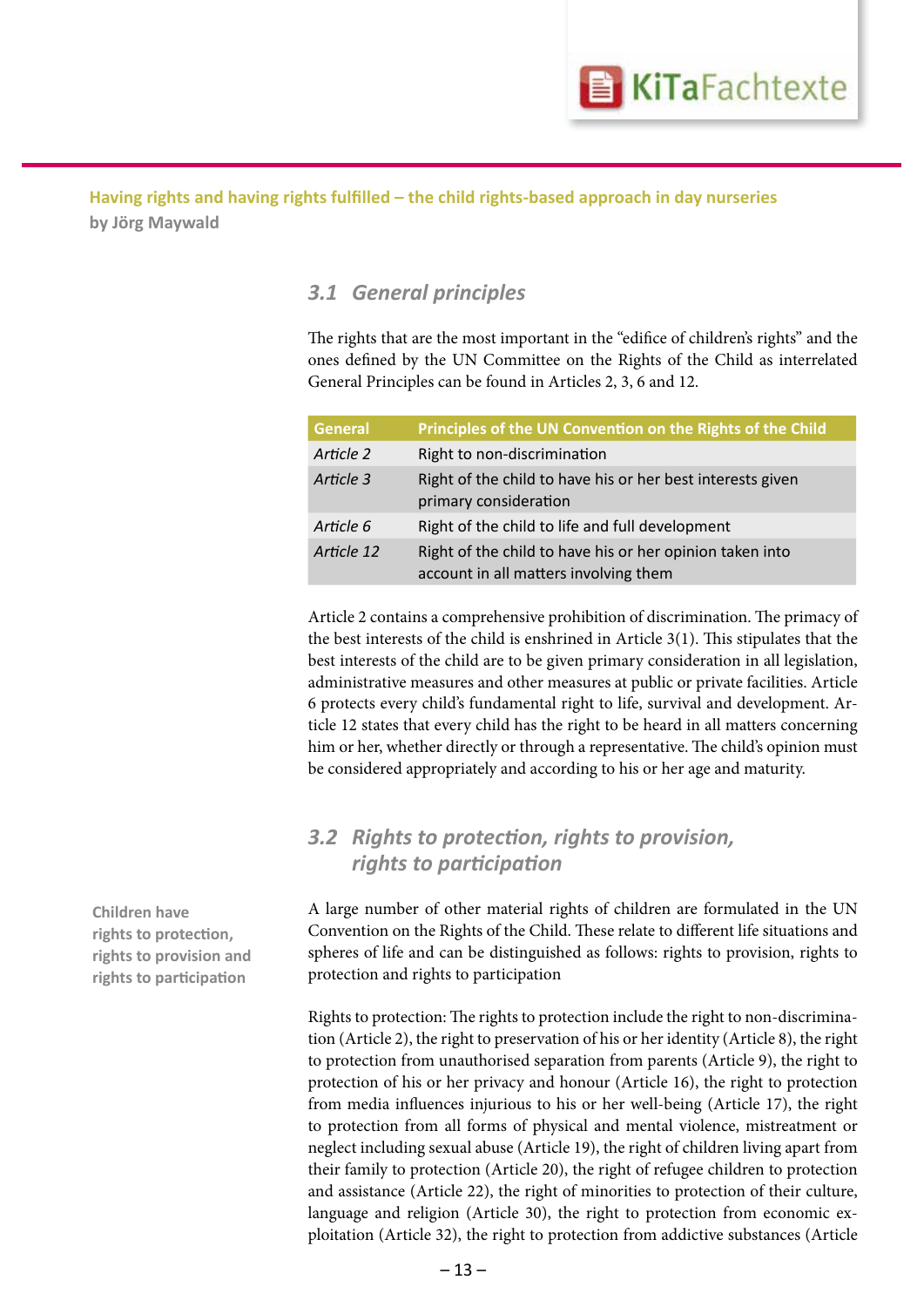

**Professionelles Handeln von**  33), the right to protection from sexual exploitation and sexual abuse (Article 34), the right to protection from abduction and child trafficking (Article 35), the right<br>to protection from all forms of exploitation (Article 36), the right to protection the right to protection from abduction and child trafficking (Article 35), the right from capital punishment and life imprisonment and to protection in custodial measures (Article 37), the right to protection in armed conflicts (Article 38) and the right to protection in criminal proceedings (Article 40).

> Rights to provision: The most important rights to provision are the right of the child to have his or her best interests given primary consideration (Article 3), the right to life and full development (Article 6), the right to family reunification (Article 10), the right to freedom of thought, freedom of conscience and freedom of religion (Article 14), the right to freedom of association and to freedom of peaceful assembly (Article 15), the right to have access to the media (Article 17), the right to both parents and to child-care services (Article 18), the right of children with disabilities to special care (Article 23), the right to health care (Article 24), the right to social security benefits (Article 26), the right to an adequate standard of living (Article 27), the right to education (Article 28), the right to rest, leisure, play and relaxation and to participation in cultural and artistic life (Article 31) and the right of injured children to recovery and reintegration (Article 39).

> Rights to participation: The rights to participation include in particular the right of the child to have his or her opinion taken into account (Article 12), the right to free expression of his or her opinion and to seek, receive and impart information (Article 13) and the right to use the media (Article 17).

> In addition to the material rights, the UN Convention on the Rights of the Child contains a range of regulations for implementing the convention in Articles 42 to 45. These include the obligation to make known the UN Convention on the Rights of the Child (Article 42), the use of a Committee on the Rights of the Child (Article 43), the obligation of the States Parties to submit reports (Article 44) and the involvement of other United Nations organs (Article 45)

> > $\mathbf{F}$

The obligation of the States Parties to "make known the principles and provisions of the Convention, by appropriate and active means, to adults and children alike" contained in Article 42 is of great importance. With this obligation, the States Parties of the Convention are committed to comprehensive child and human rights education on all levels, both towards parents, professionals who work with and for children and adults in general, and children of all age groups. **Every child has the right to know his or her rights**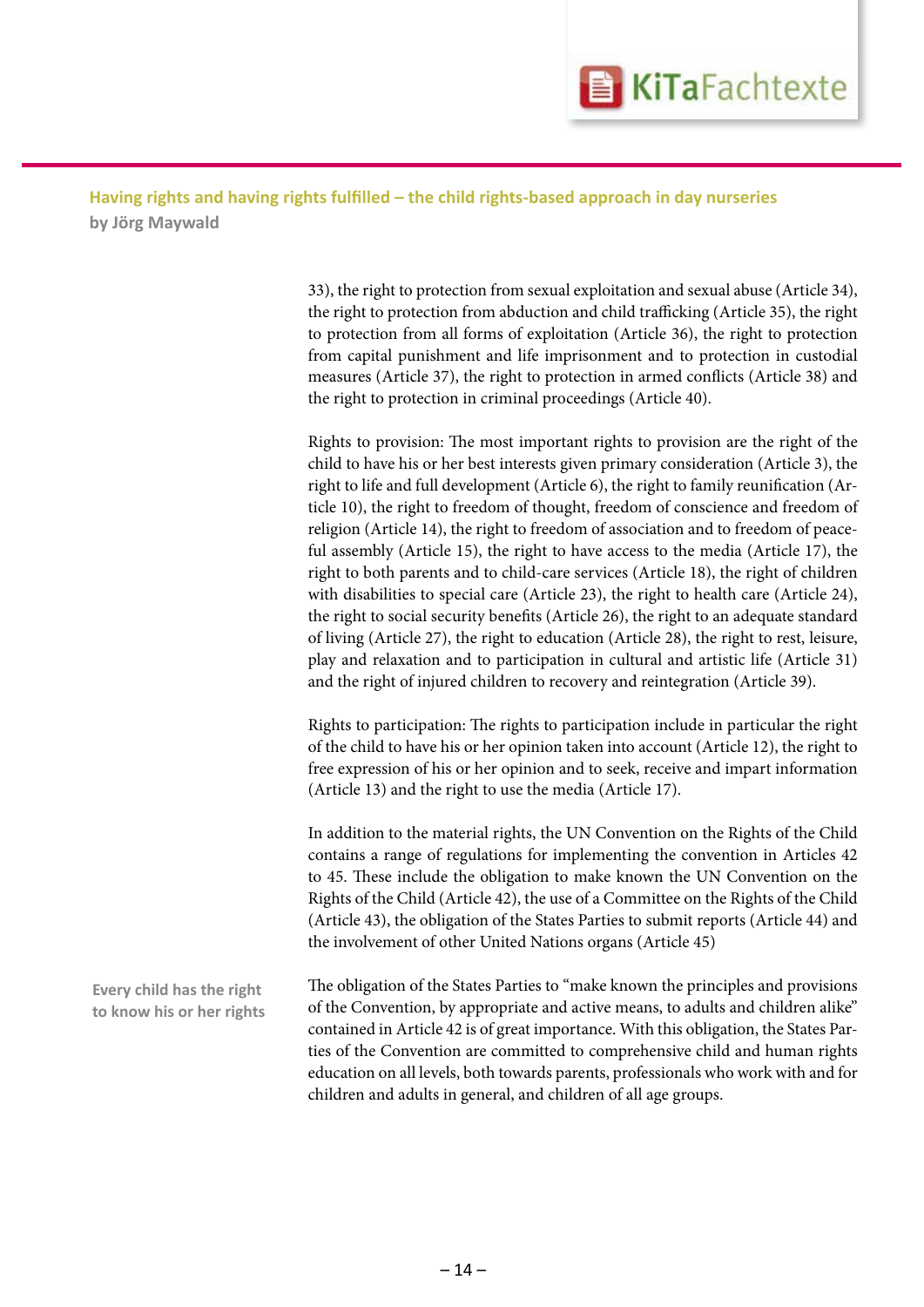

# **Professionelles Handeln von**  *3.3 Relationship between international and*  $$ *national law*

the Rights of the Child **The UN Convention on ranks as a federal law, but is not above the Basic Law**

**Children's rights are central to this approach** In Germany, the UN Convention on the Rights of the Child came into force under international law on 5th April 1992. The Federal Government withdrawing the restriction on 15th July 2010 meant that there was no longer any restriction on applying it at national level. Since then, the Convention has been fully applicable to all children living in Germany. It establishes subjective legal positions and establishes nationally directly applicable norms. Courts and also executive power are fully bound by them. According to Article 25 of the Basic Law, the Convention ranks as a simple federal law. However, this does not mean that it is above the constitution. In the event of competition between the Basic Law and Convention on the Rights of the Child, the Basic Law takes precedence.

# **4. The child rights-based approach in work with children**

Seeing children as holders of their own rights has consequences not only for the way the state treats them, but also for all persons and organisations that work with and for children. One consequence is in seeing the focus on the rights of the individual child and children as a whole as central to the way organisations working with children go about that work and what guiding principles they have. It is also about aligning all concepts to the rights of the affected children and in the case of professionals promoting child-focused attitudes. The term 'child rights-based approach' has been established for this process of realignment.

### *4.1 Principles of the child rights-based approach*

Like any human rights-based approach, the child rights-based approach is based on certain principles taken from the character of human rights. We can distinguish four basic principles in particular: Universality, indivisibility, children as holders of their own rights and adults as bearers of responsibility.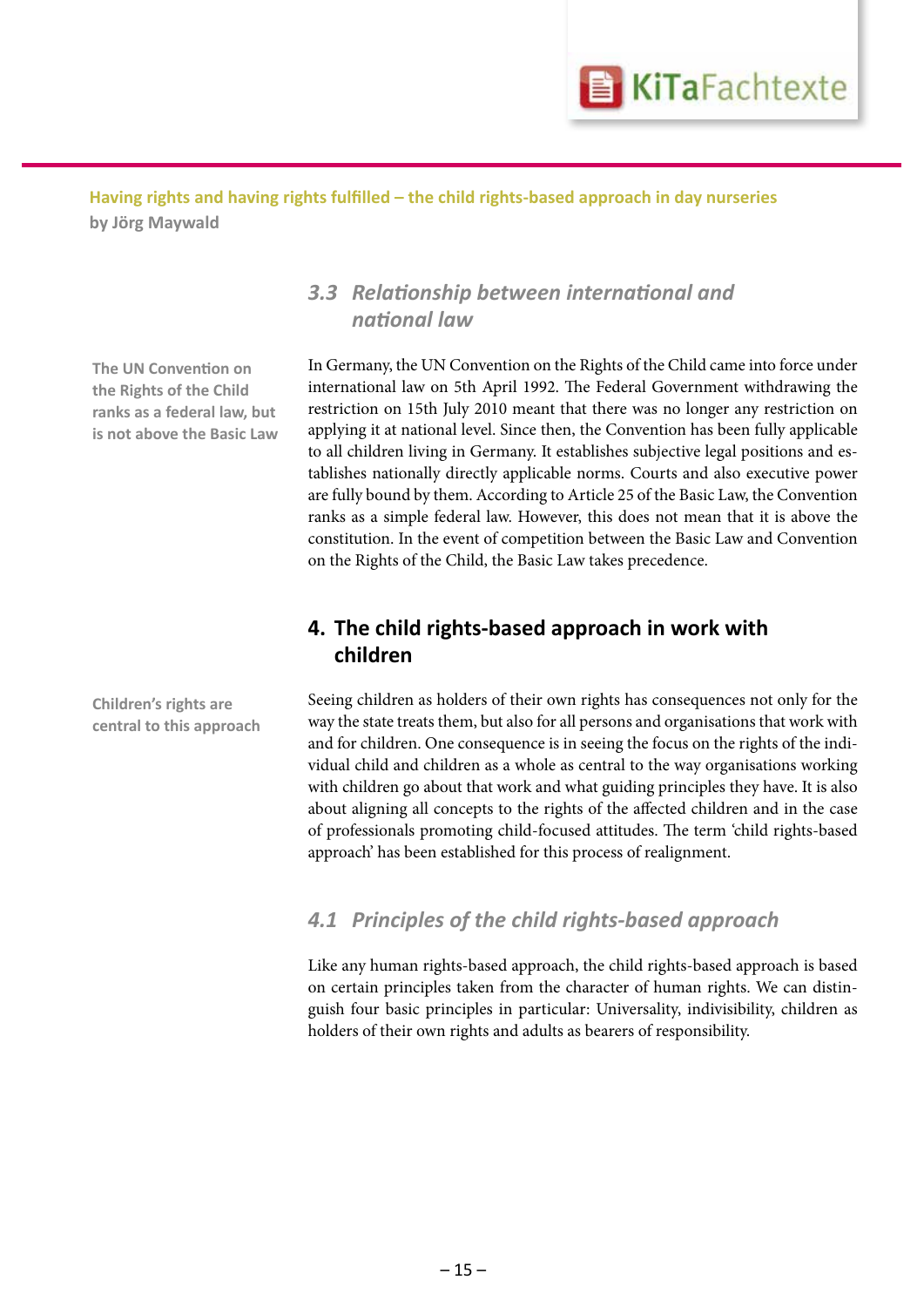

The principle of the universality of children's rights: Children's rights apply equally to all children around the world, regardless of the culture or tradition in which<br>they live, and also regardless of the life circumstances in which the children are ly to all children around the world, regardless of the culture or tradition in which raised. All children are equal when it comes to their rights. Boys and girls have equal rights. Non-discrimination is one of the core tenets of human and children's rights.

> The principle of the indivisibility of children's rights: All rights to which children are entitled are equally important and closely related. The "edifice of children's rights" is to be understood as a holistic unit. No group of rights is more important than the other. Rights to protection, provision and participation can claim equal validity across all sectors. So, for example, children are better protected from dangers if they know their rights and participate in decisions that concern them. The principle of children as holders of their own rights: Children are holders of their own rights. These rights do not have to be acquired or earned by them and they cannot be renounced or sold either. They are entitled to them simply because they are children.

> The principle of adults as bearers of responsibility: The principle of children as holders of their own rights corresponds to the obligation of adults to take responsibility for implementing children's rights. Adults are duty bearers from whom children can expect implementation of their rights. Parents are primarily responsible for the welfare of each individual child. However, the state, economy, culture, sport and media, associations and religious communities and the various institutions working with children and beyond that all adults living in a society bear responsibility for children's rights.

| Principles of the child rights-based approach |                                                                                        |  |
|-----------------------------------------------|----------------------------------------------------------------------------------------|--|
| Universality                                  | All children are equal when it comes to<br>their rights.                               |  |
| Indivisibility                                | All rights are equally important and<br>closely related.                               |  |
| Children as holders of rights                 | Children are holders of their own rights.                                              |  |
| Adults as bearers of responsibility           | Adults are duty bearers and have a<br>responsibility to implement children's<br>rights |  |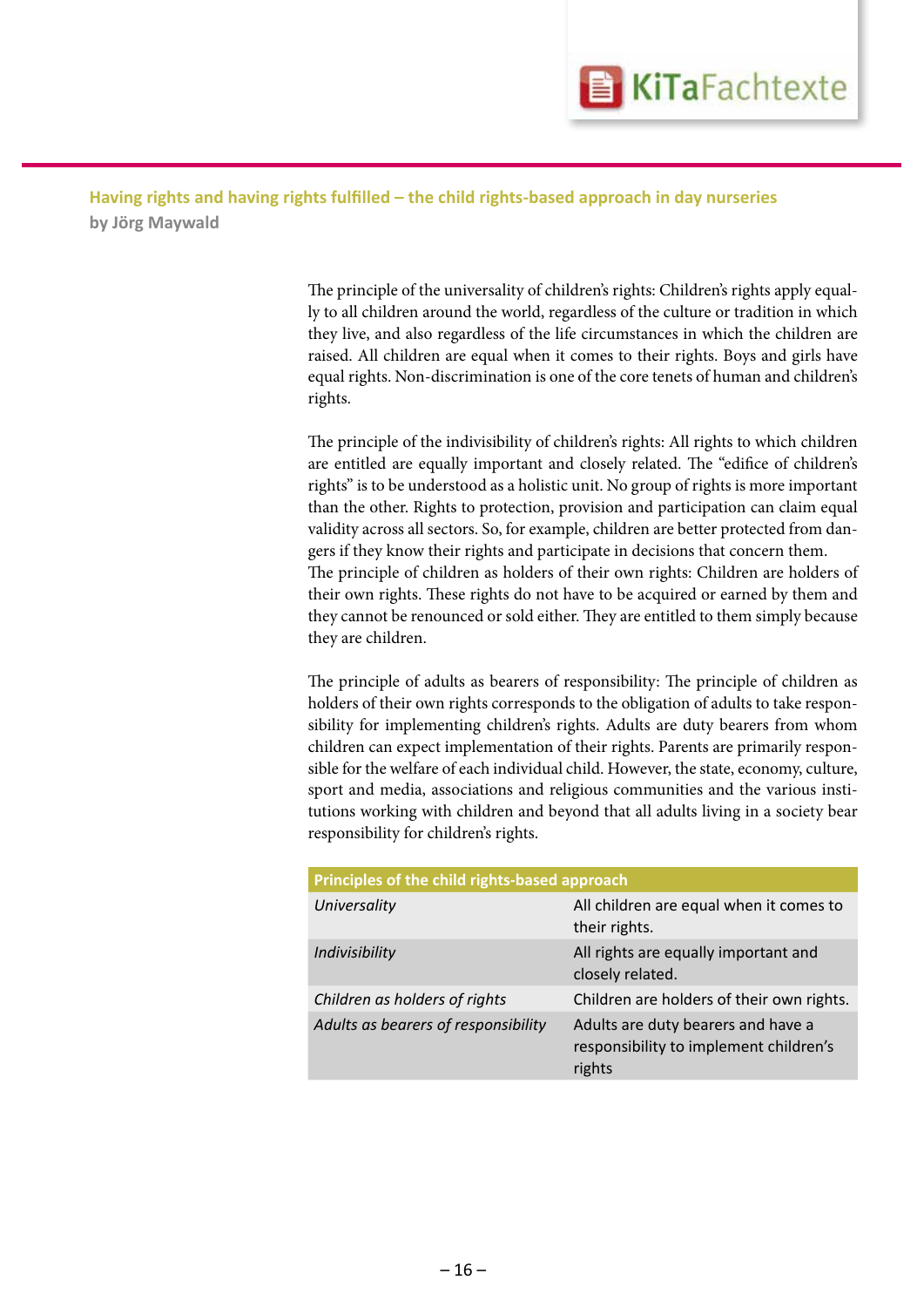

**value was a upproach**<br>geared to the needs of **The child rights-based approach is a human rights-based approach children**

# **Professionelles Handeln von**  *4.2 From needs to rights*

The child rights-based **Makilly What is characteristic of the child rights-based approach is that this does not only** concern the needs of children, but also their rights. While needs are subjective and dependent on the situation, the rights of children are objective and not dependent on any individual situation. The child rights-based approach forms the framework for aligning the actions of people and organisations with the principles of the UN Convention on the Rights of the Child. In this way it is a human rights-based approach that is geared to the particular needs and specific rights of children and young people. The children's rights organisation "International Save the Children Alliance" has compared the implications of the needs-based approach with those of the rights-based approach (International Save the Children Alliance 2002, p. 22):

| <b>Needs-Based Approach</b>                                                             | <b>Rights-Based Approach</b>                                           |
|-----------------------------------------------------------------------------------------|------------------------------------------------------------------------|
| Private charity                                                                         | Political, moral and legal obligation                                  |
| Voluntariness                                                                           | Obligation                                                             |
| Welfare, alms, charity                                                                  | Legal right guaranteed                                                 |
| Justice, equality, freedom                                                              |                                                                        |
| Addressing symptoms                                                                     | <b>Addressing causes</b>                                               |
| With regard to subgoals                                                                 | Ensuring rights are fully implement-<br>ed                             |
| Hierarchy of needs: some needs are<br>more important (e. g. food before edu-<br>cation) | Indivisibility of rights: all rights are<br>equally important          |
| Needs are different depending on the<br>situation                                       | Rights are universal                                                   |
| Provision of services                                                                   | Holders of rights are empowered to<br>demand their rights (empowering) |
|                                                                                         |                                                                        |
| Determining needs is subjective                                                         | Rights based on international                                          |
| standards                                                                               |                                                                        |
| Short-term perspective                                                                  | Long-term perspective                                                  |
| Provision of offers                                                                     | <b>Awareness raising</b>                                               |
| Specific projects with specific target<br>groups                                        | Holistic approach                                                      |
| Children deserve assistance                                                             | Children are entitled to assistance                                    |
| Governments should do something, but<br>no one has clear obligations                    | Governments have binding legal<br>and moral obligations                |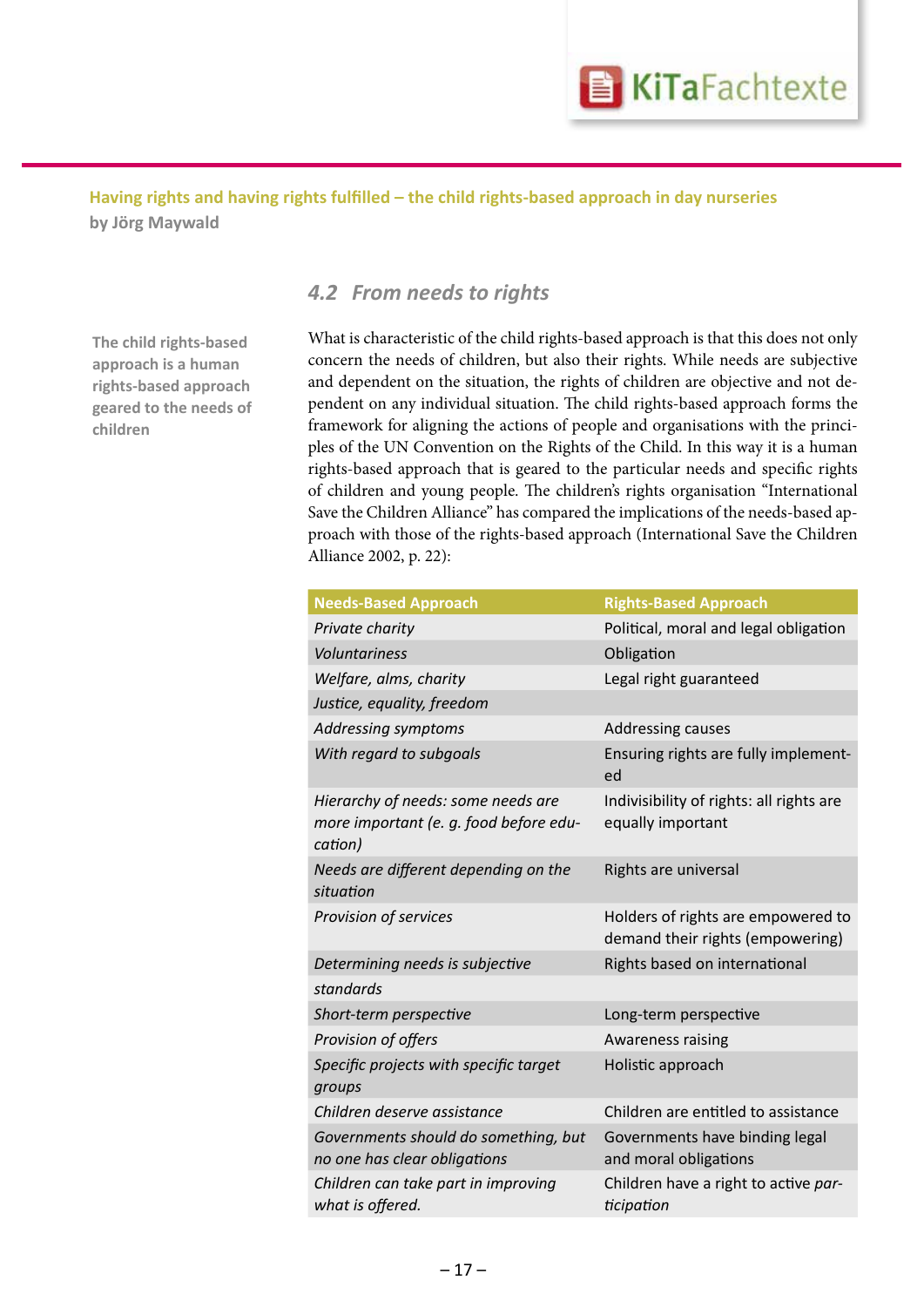

**Profession Compare Some children will be left behind** *fack of resources* endise their pot<br>*Each work area has its own objective* There is an over *Some children will be left behind because of lack of resources without their being an overarching goal Certain groups have the technical skills for dealing with children* 

All children have an equal right to realise their potential There is an overarching goal to which all areas are related All adults (and all children) can contribute to implementing the rights of children

The child rights-based approach aims to fully implement the rights of children under the UN Convention on the Rights of the Child and takes into account both the individual situation and the surrounding social units such as family, community life, nation and world population. The actions of persons and organisations geared to the child rights-based approach is evident in all the action units: in the analysis of the initial situation, planning, carrying out and following up measures and in its evaluation.

Overall, the focus on children's rights and the implementation of the child rightsbased approach is a central component of good quality of all professionals and organisations working with and for children. Services and facilities that claim to provide high-quality work with children must measure to what extent they are contributing to the rights of children being realised. The reference to children's rights should therefore be standard of all models and concepts.

### *5. Children's rights in day nurseries*

Almost all children in Germany go to day nurseries. The number of children between three and six years old who attend them is now more than 90 percent. Against the background of changes affecting the whole of society – increased employment of both parents, increased stresses on education, changes in the living environment – the entry age in day nurseries is increasingly being extended.

It is therefore to be expected that in a few years more than two thirds of all twoyear-olds and about one third of one-year-old children will attend a day nursery or a day care centre. The average life time that children spend in day nurseries will exceed the time that they spend in the (four year) primary school.

y is a place where children regularly get together with other childres in a group outside of their family, usually for the first time. Communication with and with the teachers is becoming increasingly complex. Ex their horizons is associated with new opportunities, but also with fears and risks. to try playing together, practice enforcing their own rights and show Bitte benutzen Sie die dazu zur ing consideration for other people's rights, and learn to participate. The day nursery is a place where children regularly get together with other children other children and with the teachers is becoming increasingly complex. Expanding Children have to try playing together, practice enforcing their own rights and show-

**The implementation of the child rights-based approach is a central component of good quality of all professionals and organisations working with children**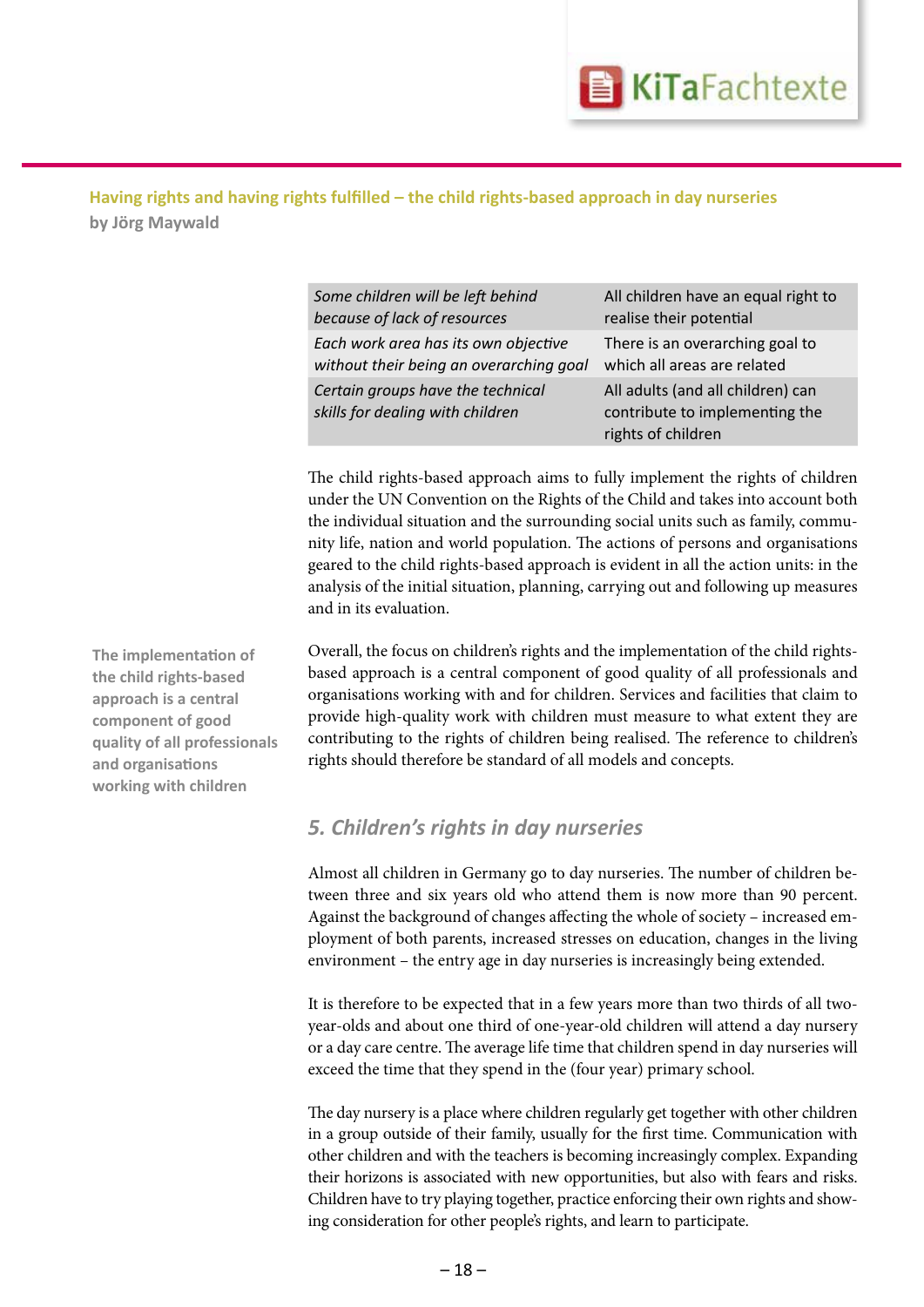

# **Professionelles Handeln von**  *5.1 Children's rights education as the instilling of values*

The social experiences of children in day nurseries have a major influence on the formation of their personality. To what extent children can live as active members of a community that advocates the rights of the individual and enables participation, but also defines boundaries and rules and explains them has a huge impact on the child's moral development and political socialisation. The day nursery can therefore justifiably be termed a "nursery of democracy" (Hansen/Knauer/Friedrich 2004).

The instilling of values in the name of children's and human rights education is an indispensable part of early (childhood) education. "Imparting values and rules by which to be guided" (section 22(2) of SGB VIII) is part of the day nurseries' mandate for the child's development. In an increasingly multicultural and multi-religious society, this aspect is increasingly important. **The day nursery is a "nursery of democracy"**

## *5.2 References to the UN Convention on the Rights of the Child*

The relationships between day nurseries and the UN Convention on the Rights of the Child are diverse and affect numerous children's rights. Alongside Articles 2 (non-discrimination), 3 (primacy of the best interests of the child), 8 (right to life and full development) and 12 (consideration of the child's opinion) designed as transversal rights, Articles 18, 19, 28, 29 and 31 are especially affected.

According to Article 18(2) of the Convention, the States Parties support the parents in the fulfilment of their duties "and ensure the development of institutions, facilities and services for the care of children." Article 18(3) states that the States Parties have to take all appropriate measures "to ensure that children of working parents have the right to benefit from the child-care services and facilities for which they are eligible".

formation of personality that is so important, especially in a (childhood) education, is named as a separate goal. Other educational goals conevelopmen ts, parents and the natural environment and the respect of cultura identity and cultural diversity. Article 29 contains the educational goals that are binding for educational establishments. The formation of personality that is so important, especially in early Frühpädagogische Fachkräfte cern the full development of the child's mental and physical abilities, the respect of human rights, parents and the natural environment and the respect of cultural Article 19 contains the right of the child to protection from all forms of physical or mental violence, mistreatment or neglect, including sexual abuse, both by parents and any other person who has the care of the child e.g. pedagogy professionals. Article 28 sets out a child's right to education from the start – i.e. from birth.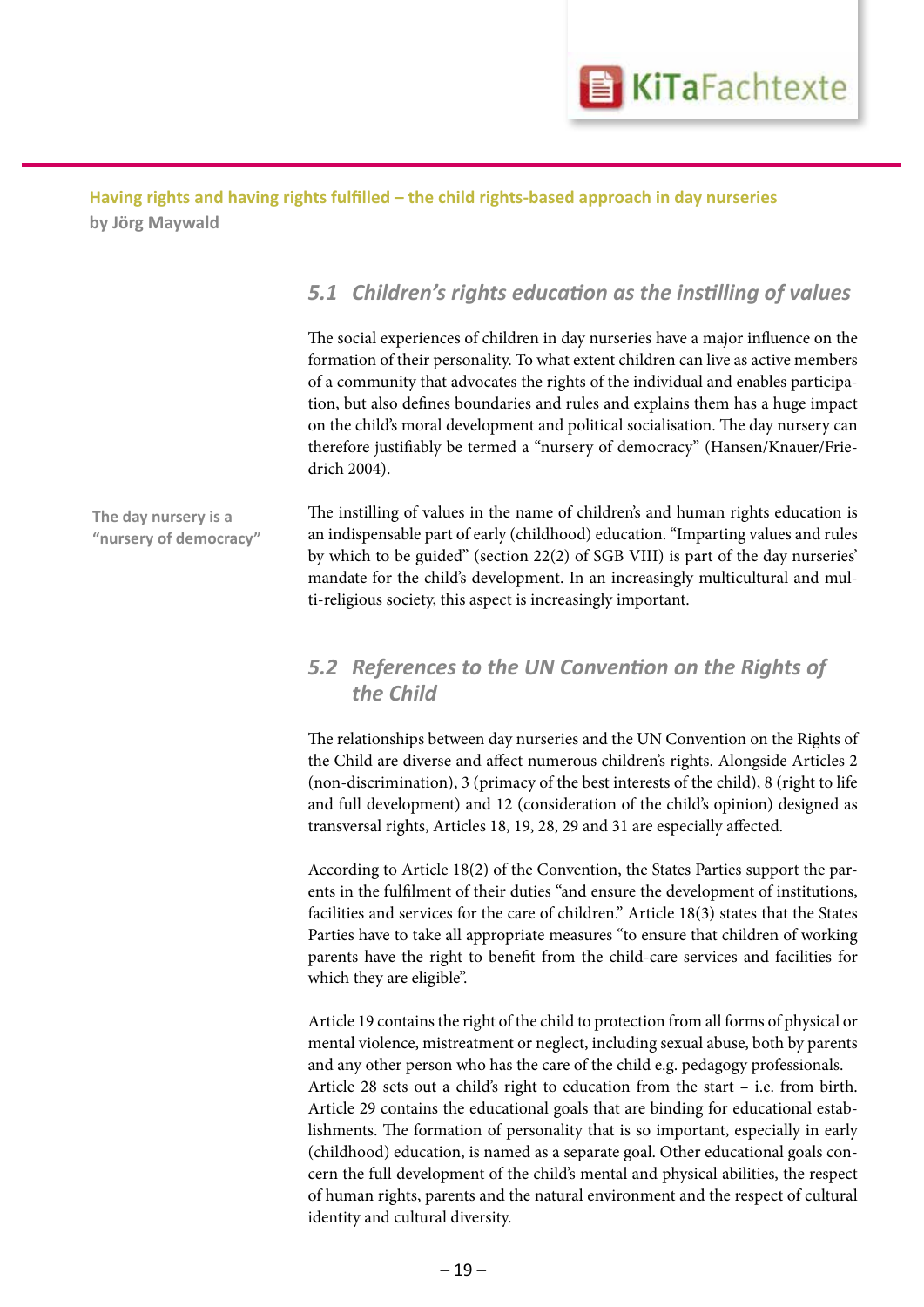

**Professionelles Handeln von**  Finally, Article 31 sets out the right of every child to rest, leisure, play and relaxation. In the interpretation of the right to play, the UN Convention on the Rights<br>of the Child attaches importance to the fact that this is above all free, non-instruation. In the interpretation of the right to play, the UN Convention on the Rights mental play that has no purpose other than play itself.

| UN Convention on the Rights of the Child: Children's rights in day nurseries |                                                                                                  |  |
|------------------------------------------------------------------------------|--------------------------------------------------------------------------------------------------|--|
| Article 18                                                                   | Entitlement of children of working parents to benefit from<br>child-care services and facilities |  |
| Article 19                                                                   | Protection from all forms of violence                                                            |  |
| Article 28                                                                   | Right to education from birth                                                                    |  |
| Article 29                                                                   | Educational goals (formation of personality etc.)                                                |  |
| Article 31                                                                   | Right to rest, play and relaxation                                                               |  |

#### *5.3 An example:*

*the child's right to rest and relaxation*

According to Article 31 of the UN Convention on the Rights of the Child, every child has a right to rest and relaxation. It is not uncommon for there to be conflicts in day care centres to do with children's need for sleep, whether it's because the daily routine in the facility is upset by sleeping children or whether it's because parents urge the educators to wake their child early from their midday nap.

#### **Case study**

Leonie's mother gave the day nursery the following hand-written note:

#### *Dear teachers,*

*Since we have to get to work very early, my husband and I want to have time to ourselves in the evening at least from 7.30 pm onwards. Please don't let*  Leonie sleep past 2.30 pm as otherwise she will go to sleep very late in the *evening and sometimes we're up until all hours.*

*Many thanks! Leonie's mother*

ure<br>The child benefits if his parents are rested and good-tempered nefit from getting a reasonably rested and good-tempered the end of his or her time at day nursery. sleep conflicts with the needs of the parents. Consideration should be given to the fact that both the child benefits if his parents are rested and good-tempered and the parents benefit from getting a reasonably rested and good-tempered child at What can the day nursery do? The right of the child to adequate and restorative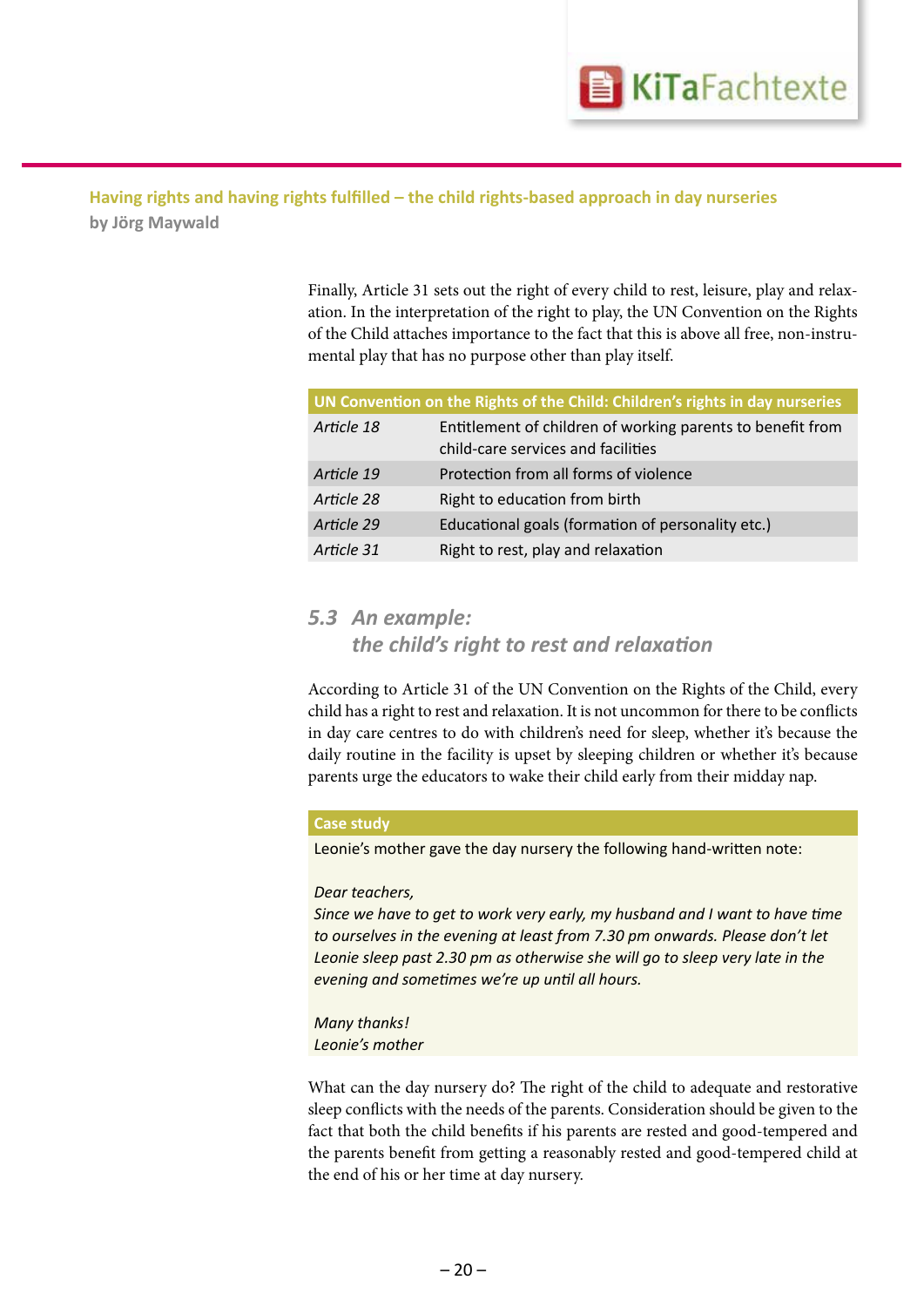

**Professionelles Handeln von**  First, it is important that the professionals have knowledge of developmental psyfraching that sleep technology in relation to the sleep behaviour of small children. This includes the fact that sleep duration and circadian rhythm differ depending on the child and are chology in relation to the sleep behaviour of small children. This includes the fact biologically determined. On the other hand, it is definitely possible to influence the sleep-wake cycle of a child (within limits) and it can be carefully adjusted. Any change takes time (usually up to two weeks) and requires adult supervision.

> Armed with their knowledge of developmental psychology, the staff at the day nursery should discuss the following with the parents: the child's sleep behaviour, the parent's wishes and what the day nursery can do in terms of flexible sleeping times. Preparing a sleep log can be helpful here. In the course of the conversations, the two parties can agree on a realistic goal: that of aligning the various needs with each other and carefully changing the child's sleep-wake cycle. It should be made clear here that one can't "simply" wake a deeply sleeping child. The change takes time and requires close coordination and cooperation between parents and day nursery. In this way, the pedagogy professionals can succeed in facilitating the child's right to rest and relaxation, with support, with the parent's wishes being considered at the same time.

## *5.4 Lack of implementation of children's rights in day nurseries*

Most day nurseries in Germany go to great lengths to offer (a) pedagogy that is geared to the needs of the children. In many facilities, children take (some) part in decisions concerning them and regular morning circle times or even children's conferences take place for this purpose where children can express their opinion and influence decisions. However, children's rights have so far only played a minor role in the everyday awareness of most teachers. The realisation that child-friendly education contributes to children's rights being realised is not yet very widespread in early (childhood) education. One reason for this is that child and human rights education is not established in the education and training of early childhood professionals, but also still too little interest among the providers in a child rightsbased approach.

**Children's rights only play a minor role in the everyday awareness of most teachers.**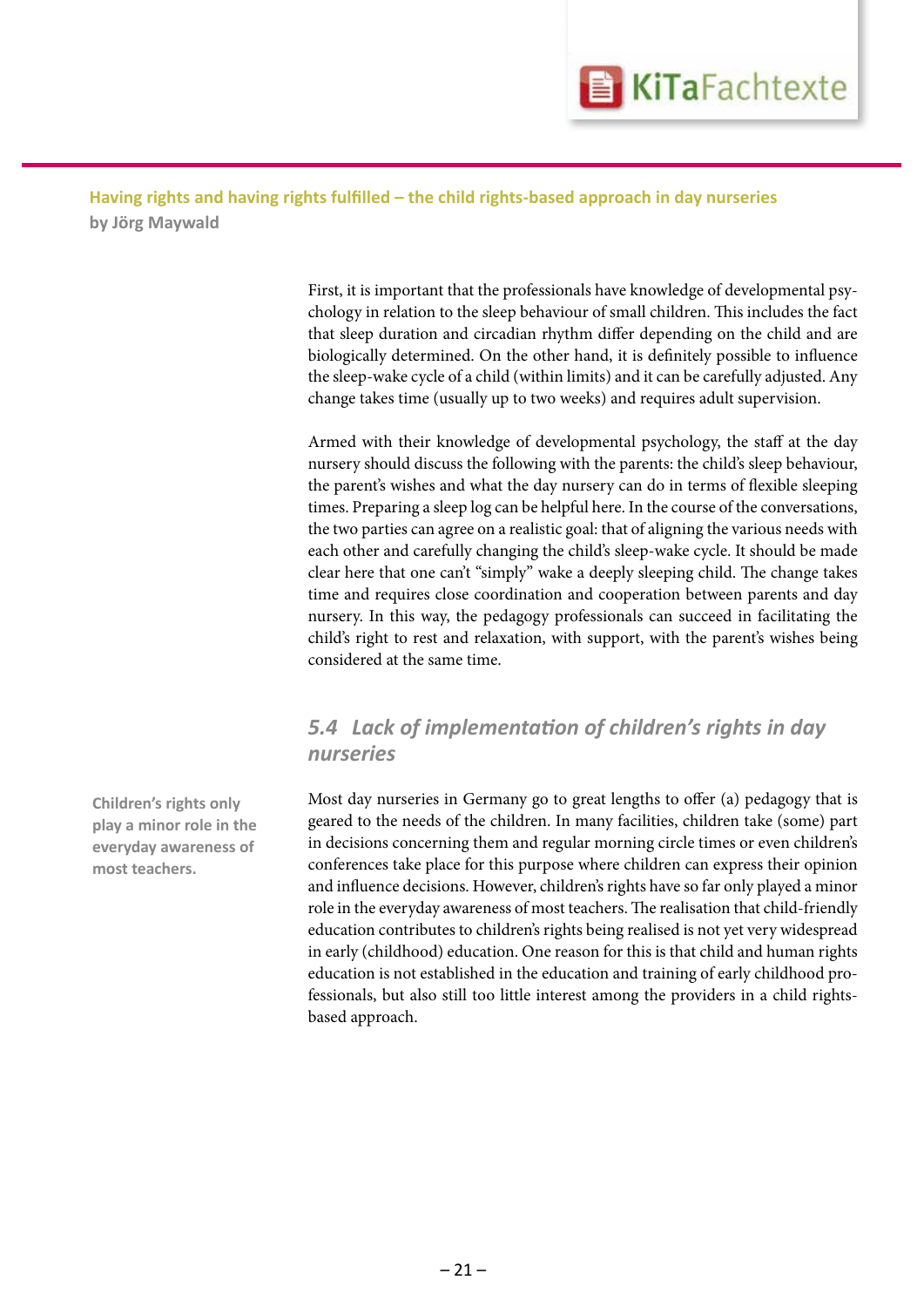

**Professionelles Handeln von**  A second deficiency arises from poor framework conditions in many places, which do not allow pedagogy that is in the best interests of the children. Although the demands for early education are ever increasing, with good reason, and the childo not allow pedagogy that is in the best interests of the children. Although the dren spend time in day nurseries at an increasingly early age and for longer and longer, the available structures are far from growing with them in the same way. Not enough places are available, the groups are often too large and the rooms too small, the professional-child ratio in most facilities exceeds what is child-friendly and a lot of quality requirements are usually not fulfilled. Added to this is the fact that in Germany there are no nationwide binding quality standards that the day nurseries have to meet.

**The rights of children are not usually mentioned in the concepts and models.** Finally, fault must be found with the fact that the concepts and models in day nurseries do not usually satisfy child rights entitlements. In most cases, the rights of children are not even mentioned. Standards such as the primacy of the best interests of the child, the age-appropriate participation of the children and an inclusive and prejudice-conscious pedagogy are in many cases only insufficiently enshrined or not at all. Overall, the following deficiencies can be determined in particular:

- There is hardly any teaching about children's and human rights in the education and training of early childhood professionals.The child rights-based approach is little known. Children's rights are seldom mentioned in the models and concepts of day nurseries.
- Not enough is being offered to guarantee that all children whose parents decide on an education, upbringing and care in addition to the family are given a place.
- There are no binding, nationwide quality standards that are geared to the needs and rights of children.
- Neither the quality of the structures nor that of the processes of most facilities is geared to the best interests of the children. In particular, the groups are often too large and the professional-child ratio is not child-friendly.
- It has long been the case that not all day nurseries have been equipped to take children with disabilities or other obstacles to taking part. The principle of inclusion is not realised across the board.
- Early education is unilaterally limited to cognitive advancement. A holistic ung or eat help develop personality. -farbigkeit verwendet werden. Weiterbildungsinitiative understanding of education therefore falls too short. Not enough is offered to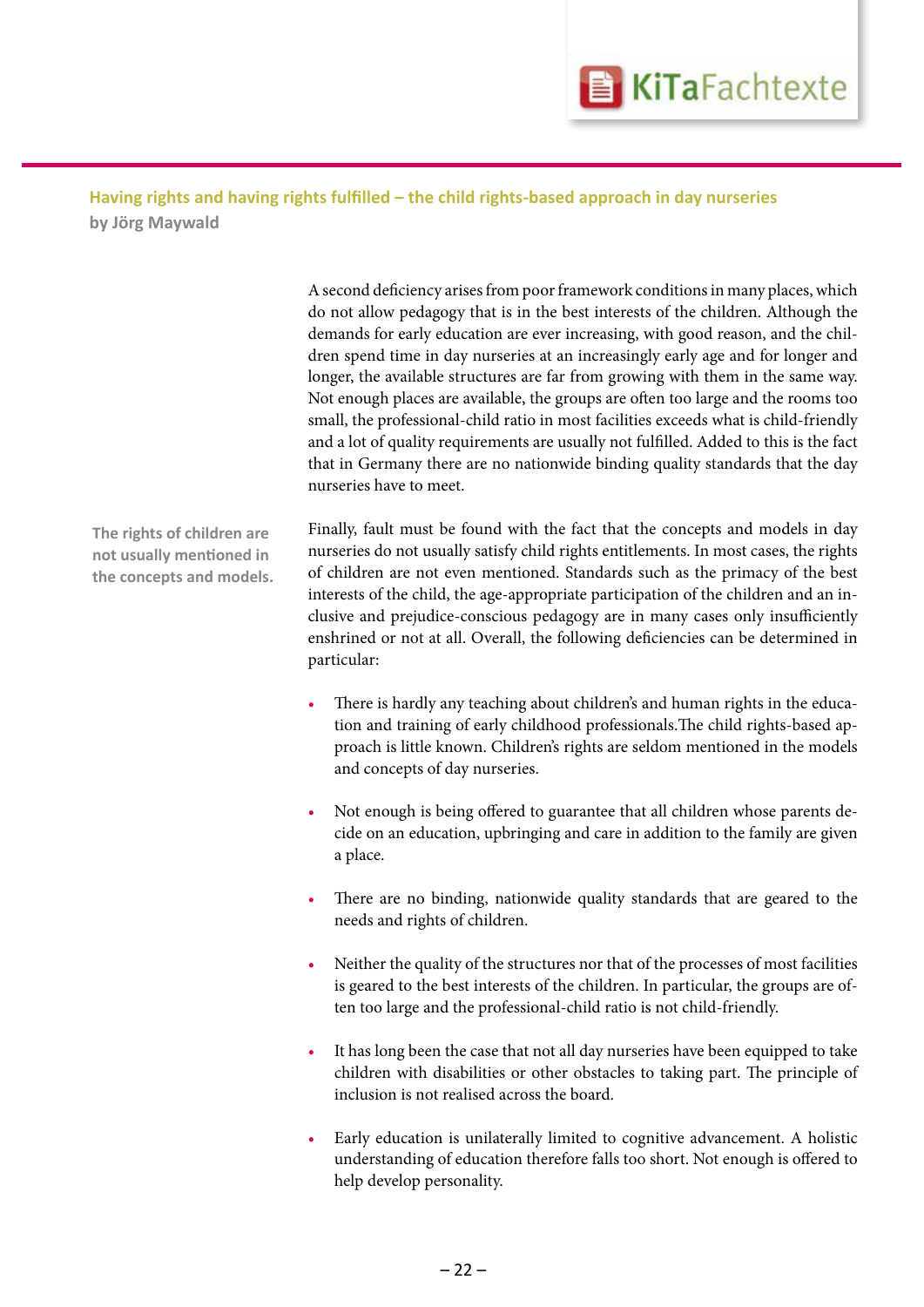

- **Professionelles Handeln von**  Age-appropriate participation of children is only partially guaranteed and not **for the facturally established.**<br>The facture of the fact that the fact the facture of the fact of the facture of the facture of the facture of the facture of the facture of the facture of the facture of the facture of the structurally established.
	- Prejudice-conscious pedagogy is still in its infancy. Inter-cultural and inter-religious skills are rare.
	- Early childhood language development refers unilaterally to the promotion of the German language. This means that children often miss out on developing their mother tongue.

## *5.5 Examples of good practice*

In various places – in individual day nurseries and in the case of providers – there are examples of good practice concerning children's rights in day nurseries that are reassuring and encourage imitation. The Forum Menschenrechte – the network of German human rights organisations – has, together with the German Commission for UNESCO, published the handout "Menschenrechte und frühkindliche Bildung in Deutschland" [Human rights and early education in Germany"] (Forum Menschenrechte 2011). This contains statements about elements of a "culture of human rights in early education" and recommendations for the legislator, administration and also for providers of education and further training.

The project "Democratie leben in Kindergarten und Schule" [Live democracy in pre-schools and schools] (Höhme-Serke 2005), supported by several foundations, advises teams of educators in Berlin and Eberswalde (Brandenburg) with the aim of developing new methods that guarantee children's participation. The project assumes that children grow up to be part of a democratic everyday culture where they exercise their right to participate in shaping their everyday coexistence and influence the decisions that are important to them. Democracy is understood as everyday culture based on understanding, agreements and reasoning.

In Schleswig-Holstein, the project "Kinderstube der Demokratie" ["Nursery of Democracy"] has been set up (Hansen 2006, Hansen/Knauer/Sturzenhecker 2011). The project carried out by the Institute of Participation and Education and promoted by the Regional Government in Kiel qualifies multipliers for participation in day nurseries and supports pre-schools in the development of a culture of participation.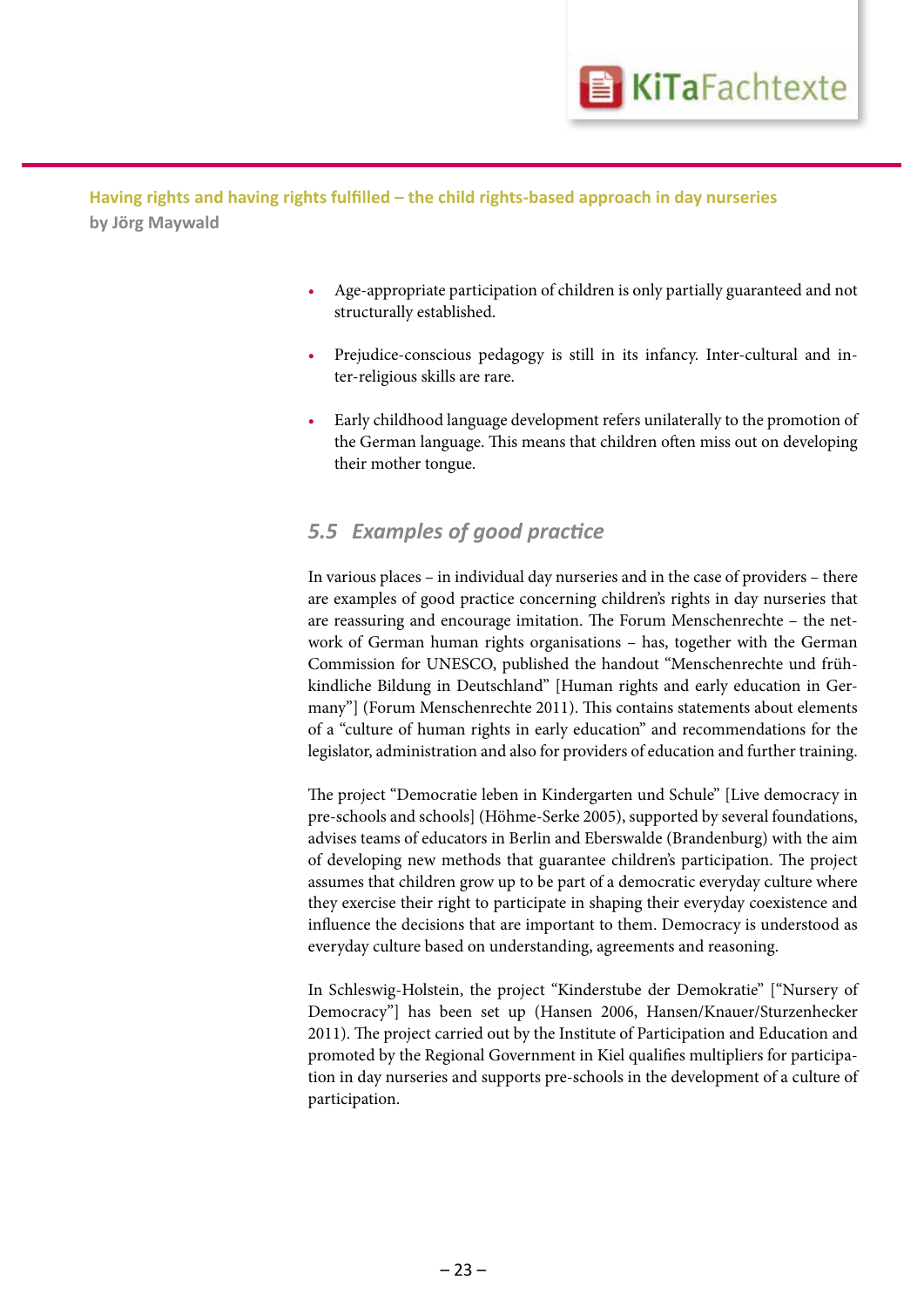

**Professionelles Handeln von**  The intention to convene so-called constituent meetings is particularly ambitious. "In a constituent meeting, the pedagogical staff come to an understanding with each other about the children's rights to participation applicable in the facility "In a constituent meeting, the pedagogical staff come to an understanding with in the future. They determine the content and the limits and also the forms of participation. A constituent meeting begins with following questions: What decisions should the children definitely take part in? And "What decisions should the children definitely not take part in?" The participating adults must answer these questions in all participation procedures" (Hansen 2006, p. 30 f.). All decisions to be made in a day nursery can be up for discussion – from the diet and agreement on eating rules to financial and staffing matters.

#### **Example of a regulation in a day nursery constitution: Meals**

- *1. With the assistance of the kitchen staff, the children should have a say in the choice and design of meals.*
- *2. The children should decide themselves whether, what and how much they eat.*
- *3. However, the pedagogy staff reserve the right to determine the table manners. Hansen 2006, p. 33 f.)*

Once the greatest possible consensus has first been reached among the educators on the participation rights of the children, the team then determines how the children can exercise their rights. "Committees are developed, their composition determined, electoral procedures and transfer options devised, until finally a detailed diagram of the participation structure is created" (Hansen 2006, p. 31). Finally, the draft constitution is decided and then agreed with the parents. Only then will the constitution be presented to the children, who will now be supported in exercising their rights.

In Berlin, the Kinderwelten project (children's worlds) has set up a nationally active "Department of Prejudice-Conscious Education and Upbringing" (Wagner 2008). The work of the Department is based on the anti-bias approach that has come from the USA. The Department works with pre-schools and primary schoolsto implement inclusive concepts for developing predjudice-concious practice with them. Advanced training is offered and practice materials are developed on the subject of "Diversity as an Opportunity – Principles of a Prejudice-Conscious Education and Upbringing".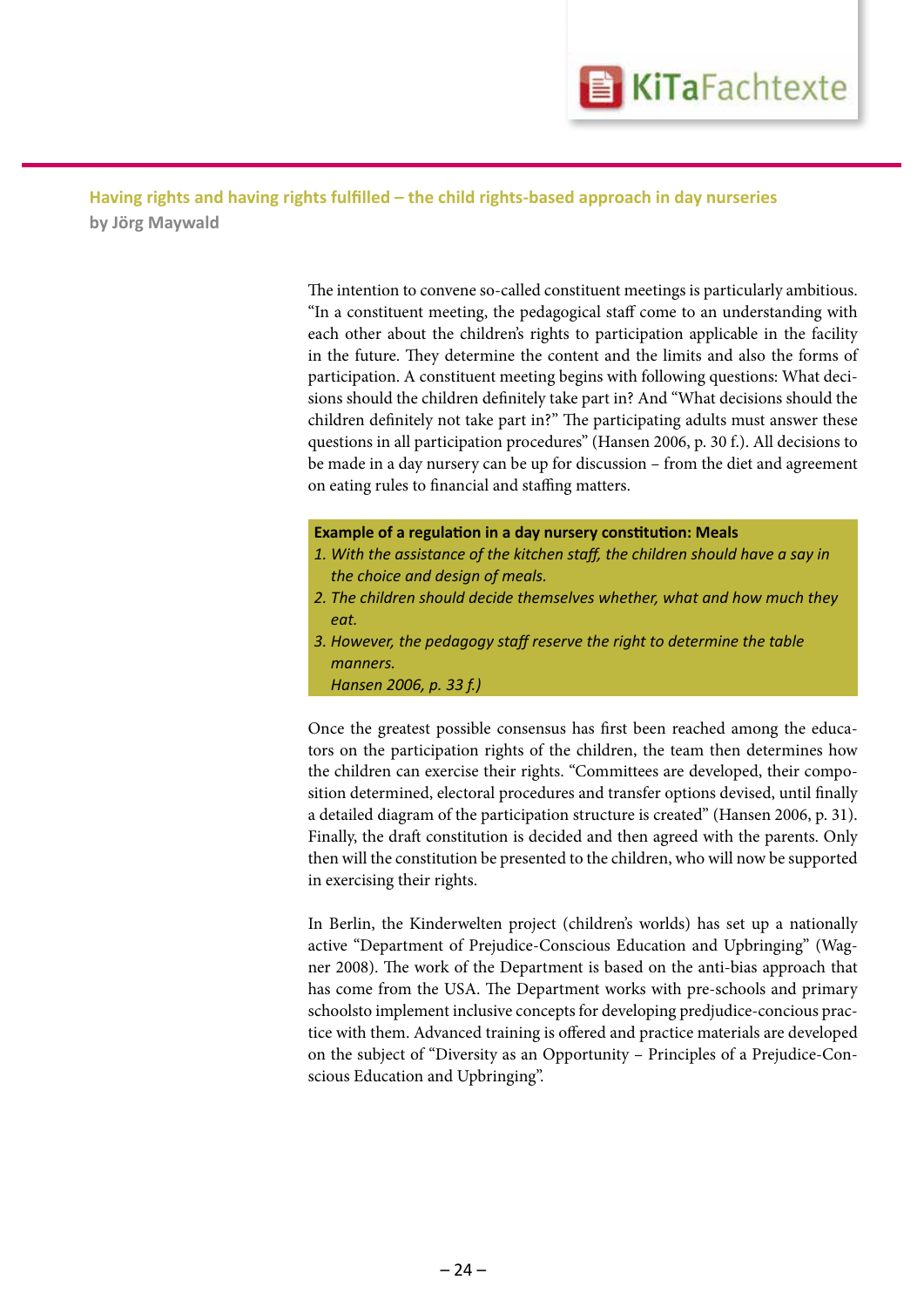

Finally, in 2011, the Humanist Association of Germany – provider of day nurseries in several federal states – began designing the work in day nurseries so that it<br>was geared to children's rights. There are the following key questions: What rights ies in several federal states – began designing the work in day nurseries so that it do small children have and what does this mean for the design of and pedagogy in a good day nursery? How are small children to participate in decisions affecting them in an age-appropriate way? How can parents be made aware of the rights of their children and how can an education and training partnership succeed for the benefit of the child? What indicators of good quality based on children's rights are there and how can good quality be assured and constantly improved?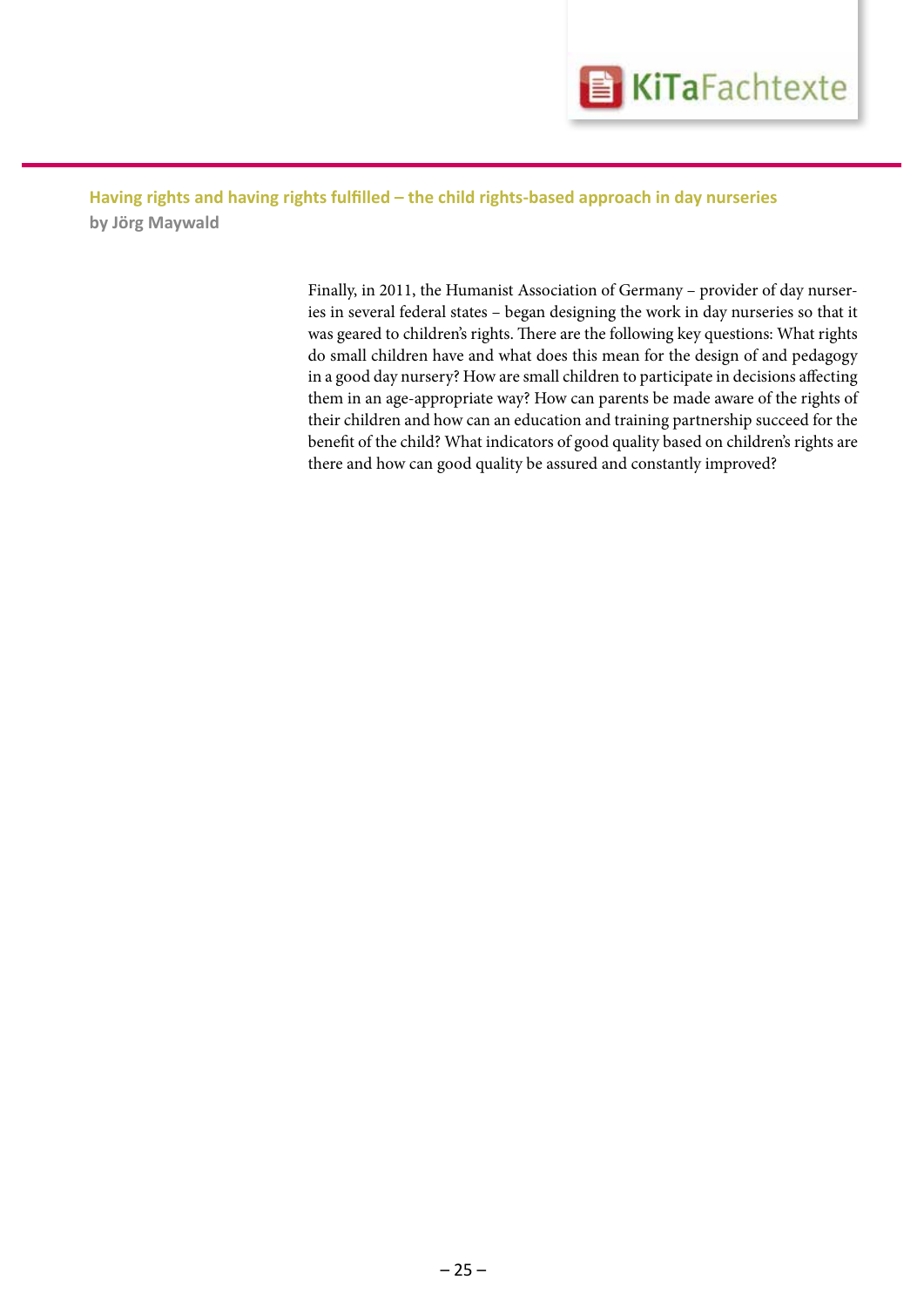

# **Professions and further information**

**frühpädagogischen Fachkräften** *6.1 Questions and tasks for working on the text*



#### **TASK 1:**

Look at a concept for a day nursery (available to download from the internet in many facilities). Check whether children's rights are explicitly mentioned in the concept or in the model of the day nursery. Then describe what rights of children are implicitly mentioned.



#### **TASK 2:**

Observe an everyday conflict in your own facility. Describe what children's rights are affected and what a solution that is geared to the rights of children would look like.



#### **QUESTION 1:**

Thinking back to your own childhood – what experiences did you have with children's rights? To what extent (in families, day nurseries, schools) were rights to protection, rights to provision and rights to participation observed and implemented? Compare your experiences with the situation of children today.



#### **QUESTION 2:**

Imagine you are trying to persuade a day nursery team to do their work using the child rights-based approach. What arguments would you put forward?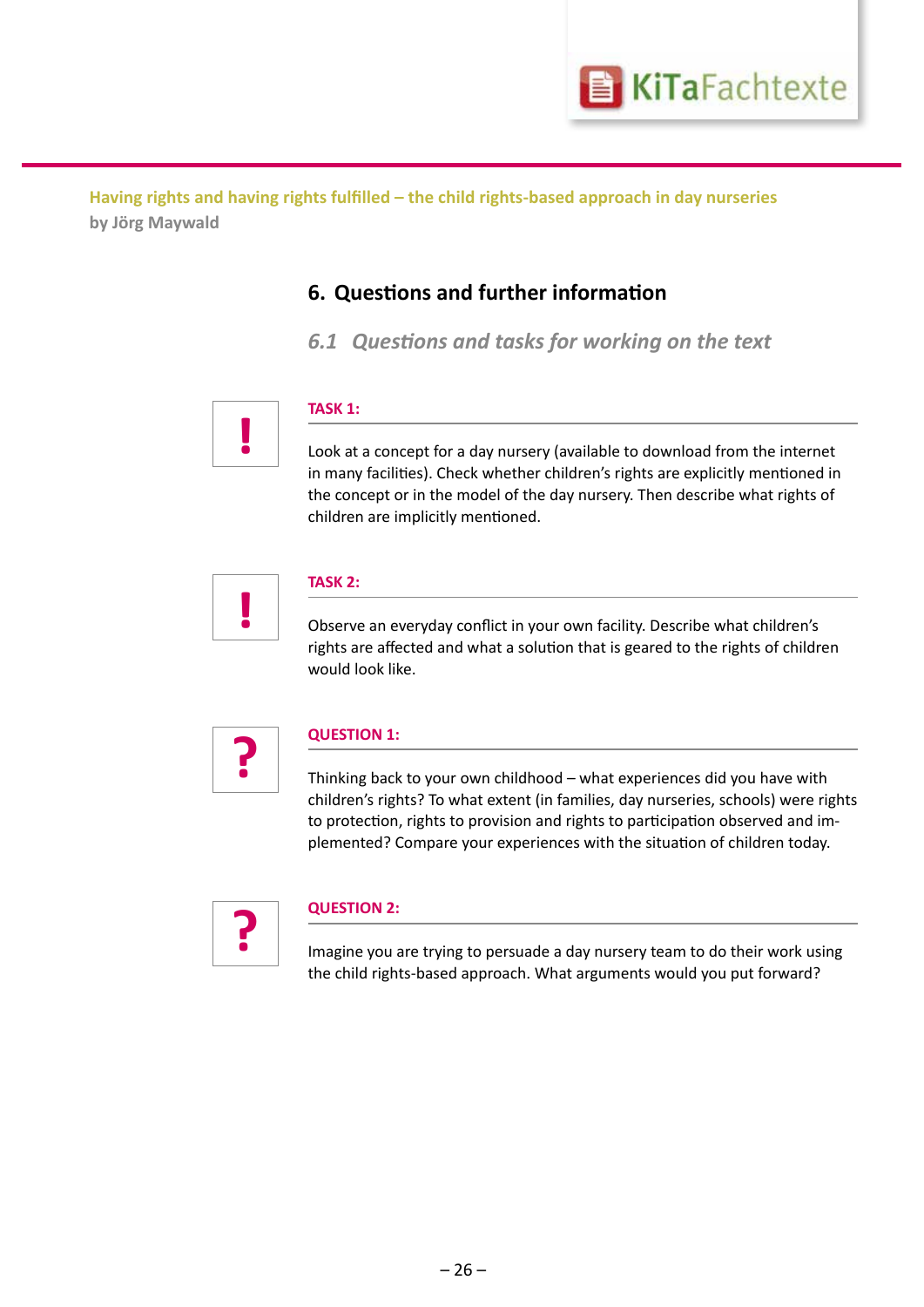

|                                            | 6.2 Literature and recommendations for further reading                                                                                                                                                                                                                                                |
|--------------------------------------------|-------------------------------------------------------------------------------------------------------------------------------------------------------------------------------------------------------------------------------------------------------------------------------------------------------|
| <b>INFORMATION ON</b><br><b>THE AUTHOR</b> | Forum Menschenrechte (Ed.) (2011): Menschenrechte und frühkindliche Bildung in<br>Deutschland. Empfehlungen und Perspektiven. Berlin.                                                                                                                                                                 |
|                                            | Hansen, R. (2006): Das Recht, Rechte zu haben - Kinderrechte in<br>Kindertageseinrichtungen. In National Coalition für die Umsetzung der UN-Kinder-<br>rechtskonvention in Deutschland: Kinderrechte in Kindertageseinrichtungen und<br>Schulen. Vol. IX "Die Konvention umsetzen". Berlin, p. 26-37. |
|                                            | Hansen, R.; Knauer, R. & Friedrich, B. (2004): Die Kinderstube der Demokratie.<br>Partizipation in Kindertagesstätten. Ministry for Justice, Women, Youth and Family<br>Affairs of the Federal Land Schleswig-Holstein. Kiel.                                                                         |
|                                            | Hansen, R.; Knauer, R. & Sturzenhecker, B. (2011): Partizipation in<br>Kindertageseinrichtungen. So gelingt Demokratiebildung mit Kindern! Weimar:<br>Publishing House "Das Netz".                                                                                                                    |
|                                            | Hanson, K. (2008): Schools of thoughts in children's rights. I: Ben-Arieh, A.;<br>Cashmore, J.; Goodman, G.; Kampmann, J. & Melton, G.B. (ed.): Handbook of Child<br>Research. London: Sage.                                                                                                          |
|                                            | Höhme-Serke, E. (2005): Partizipation in der Kindertagesstätte. Erfahrungen mit<br>Veränderungsprozessen in dem Projekt "Demokratie leben in Kindergarten und<br>Schule" in Eberswalde. In "Frühe Kindheit", volume 8, issue 5, p. 36-38.                                                             |
|                                            | International Save the Children Alliance (2002): Child Rights Programming.<br>How to Apply Rights-Based Approaches in Programming. London.                                                                                                                                                            |
|                                            | Kerber-Ganse, W. (2009): Die Menschenrechte des Kindes.<br>Die UN-Kinderrechtskonvention und die Pädagogik von Janusz Korczak. Versuch<br>einer Perspektivenverschränkung. Opladen: Publishing House Barbara Budrich.                                                                                 |
|                                            | Maywald, J. (2012): Kinder haben Rechte! Kinderrechte kennen - umsetzen -<br>wahren. Weinheim: BELTZ.                                                                                                                                                                                                 |
|                                            | Skutta, S. (2010): Der Beitrag der Kinder- und Jugendhilfe zur Umsetzung der<br>Kinderrechte. Bewertung und Erwartungen anlässlich 20 Jahre Kinder- und<br>Jugendhilfegesetz (KJHG). In NDV issue 10/2010, p. 1-6.                                                                                    |
|                                            | Vereinte Nationen (1989): Übereinkommen über die Rechte des Kindes<br>(UN-Kinderrechtskon- vention). Accessed on 11.10.2013. Available at<br>http://www.national-coalition.de/pdf/ UN-Kinderrechtskonvention.pdf                                                                                      |
|                                            | Wagner, P. (Ed.) (2008): Handbuch Kinderwelten. Vielfalt als Chance - Grundlagen<br>einer vorurteilsbewussten Bildung und Erziehung. Freiburg: Herder Publishing<br>House.                                                                                                                            |
|                                            |                                                                                                                                                                                                                                                                                                       |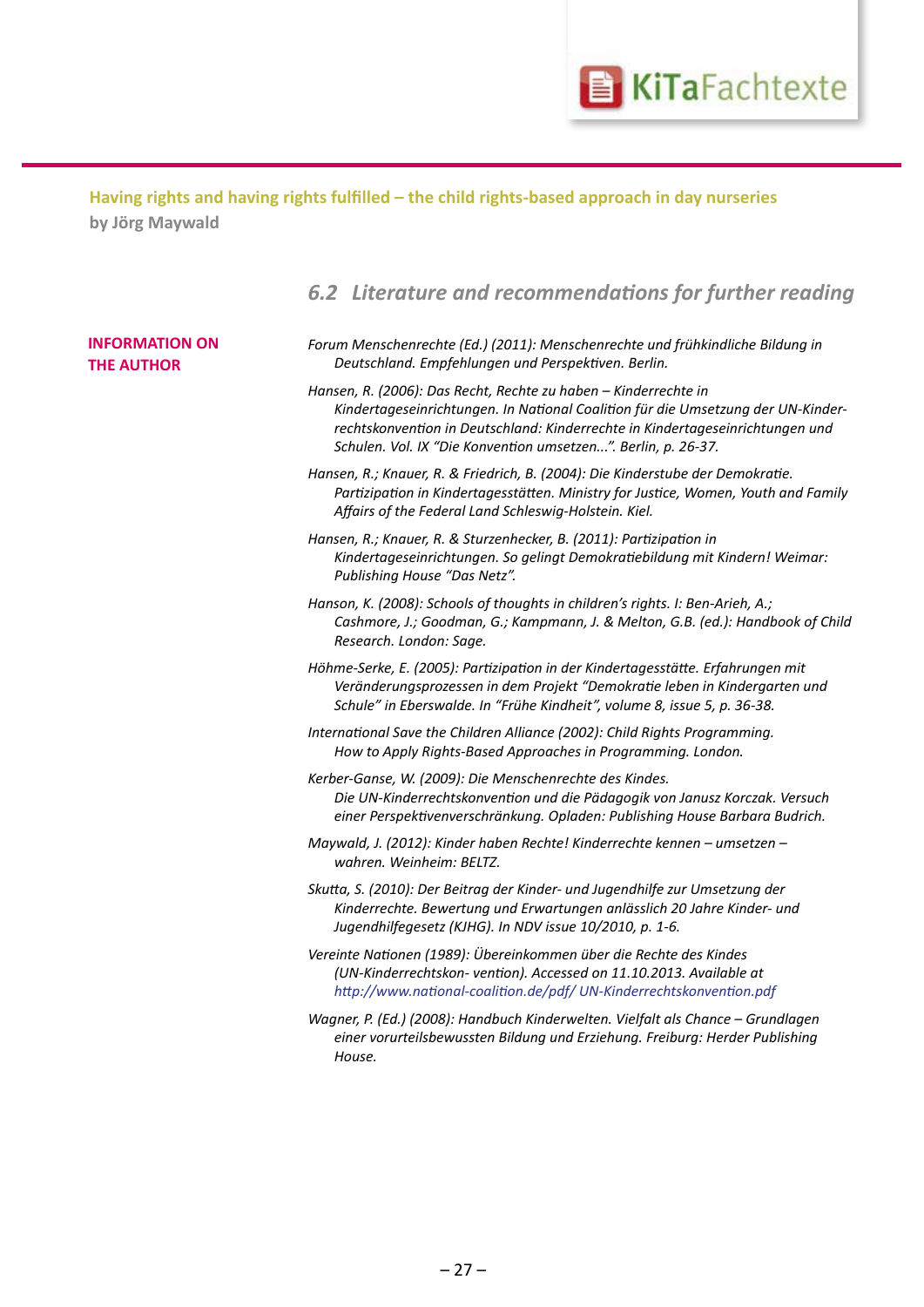

#### **RECOMMENDATIONS FOR FURTHER READING**

- **Professionelles Handeln von**  *Hansen, R.; Knauer, R. & Sturzenhecker, B. (2011): Partizipation in* **FOR FURTHER READING** Kindertageseinrichtungen. So gelingt Demokratiebildung mit Kindern!<br>Weinheim: Publishing House "Das Netz".<br>And a service of the society of the state of the state of the state of the state of the state *Weinheim: Publishing House "Das Netz".*
	- *Kerber-Ganse, W. (2009): Die Menschenrechte des Kindes. Die UN-Kinderrechtskonvention und die Pädagogik von Janusz Korczak. Versuch einer Perspektivenverschränkung. Opladen: Publishing House Barbara Budrich.*
	- *Maywald, J. (2012): Kinder haben Rechte! Kinderrechte kennen – umsetzen – wahren. Weinheim: BELTZ.*
	- *Vereinte Nationen (1989): Übereinkommen über die Rechte des Kindes (UN-Kinderrechtskonvention). Accessed on 11.10.2013. Available at http://www.national-coalition.de/pdf/ UN-Kinderrechtskonvention.pdf*